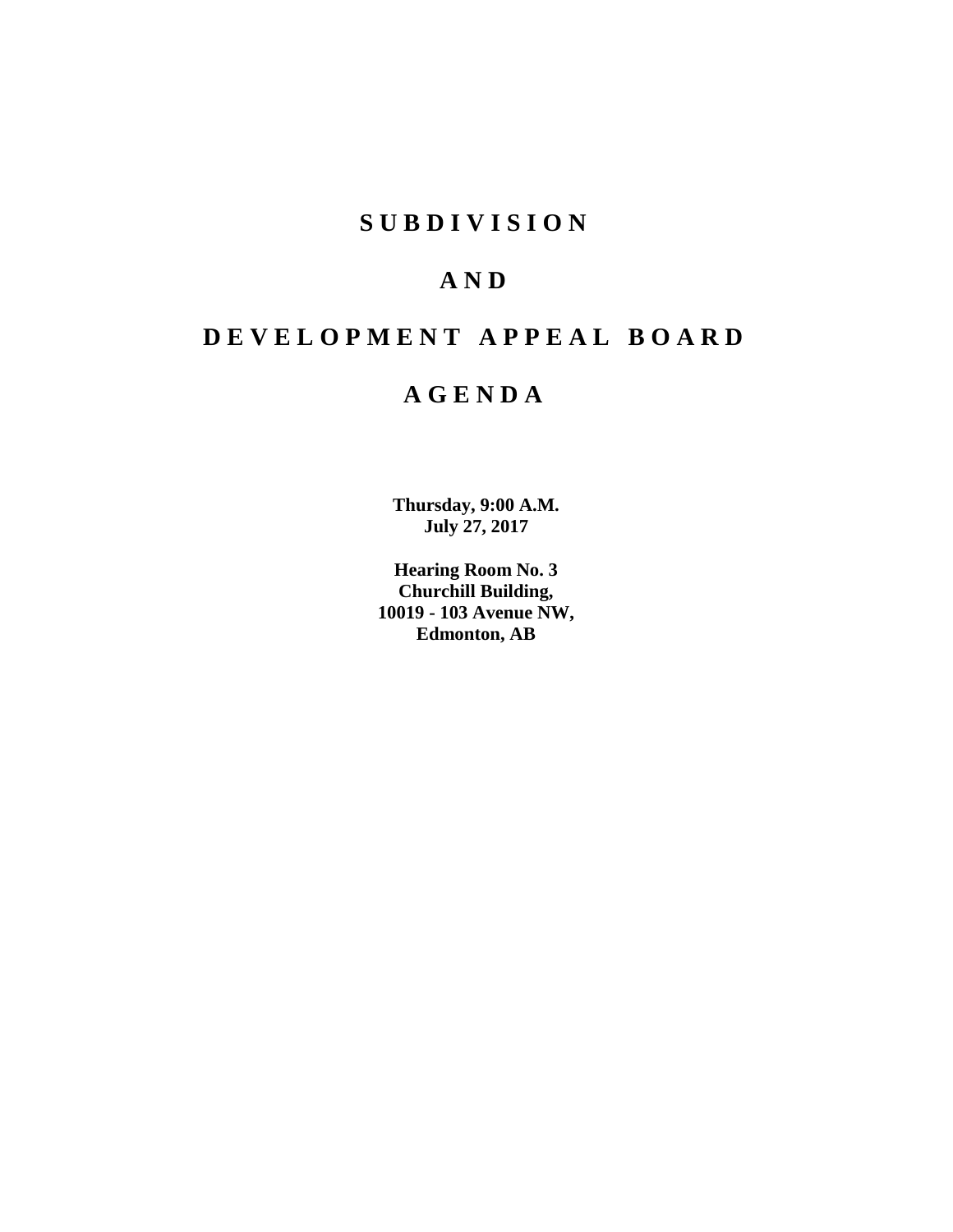## **SUBDIVISION AND DEVELOPMENT APPEAL BOARD HEARING ROOM NO. 3**

|              | 9:00 A.M.     | $SDAB-D-17-135$ | Comply with an Order to cease the General<br>Industrial Use (Truck Yard) including all<br>components of the business and remove all<br>related materials by July 20, 2017<br>18011 - 34 Street NW<br>Project No.: 138791921-001 |
|--------------|---------------|-----------------|---------------------------------------------------------------------------------------------------------------------------------------------------------------------------------------------------------------------------------|
| $\mathbf{H}$ | $12:30$ P.M.  | SDAB-D-17-137   | Install (1) Freestanding Off-premises Sign<br>7026 - 109 Street NW                                                                                                                                                              |
|              |               |                 | Project No.:24518443-001                                                                                                                                                                                                        |
|              | <i>NOTE</i> • |                 | Ilpless otherwise stated all references to "section numbers" refer to                                                                                                                                                           |

*NOTE: Unless otherwise stated, all references to "section numbers" refer to the authority under the Edmonton Zoning Bylaw 12800.*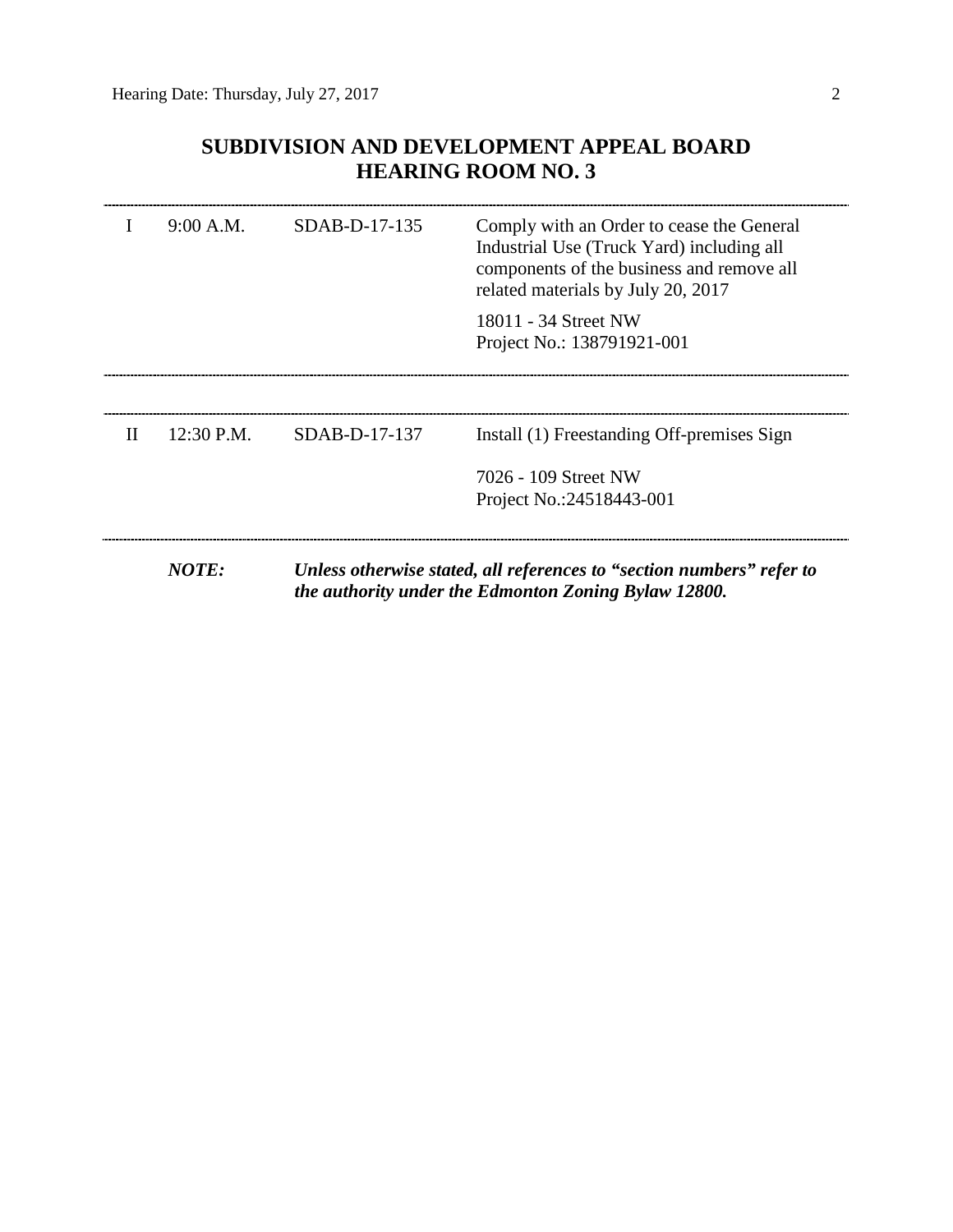| ITEM I: 9:00 A.M. |                                                        | FILE: SDAB-D-17-135                                                                                                                                                          |  |  |
|-------------------|--------------------------------------------------------|------------------------------------------------------------------------------------------------------------------------------------------------------------------------------|--|--|
|                   | AN APPEAL FROM THE DECISION OF THE DEVELOPMENT OFFICER |                                                                                                                                                                              |  |  |
|                   | <b>APPELLANT:</b>                                      |                                                                                                                                                                              |  |  |
|                   | <b>APPLICATION NO.:</b>                                | 138791921-001                                                                                                                                                                |  |  |
|                   | <b>APPLICATION TO:</b>                                 | Comply with an Order to cease the<br>General Industrial Use (Truck Yard)<br>including all components of the business<br>and remove all related materials by July<br>20, 2017 |  |  |
|                   | <b>DECISION OF THE</b><br>DEVELOPMENT AUTHORITY:       | <b>Order Issued</b>                                                                                                                                                          |  |  |
|                   | <b>DECISION DATE:</b>                                  | June 20, 2017                                                                                                                                                                |  |  |
|                   | <b>DATE OF APPEAL:</b>                                 | June 29, 2017                                                                                                                                                                |  |  |
|                   | <b>MUNICIPAL DESCRIPTION</b><br>OF SUBJECT PROPERTY:   | 18011 - 34 Street NW                                                                                                                                                         |  |  |
|                   | <b>LEGAL DESCRIPTION:</b>                              | Plan 7722309 Lot 1                                                                                                                                                           |  |  |
|                   | ZONE:                                                  | (AG) Agricultural Zone                                                                                                                                                       |  |  |
|                   | <b>OVERLAY:</b>                                        | N/A                                                                                                                                                                          |  |  |
|                   | <b>STATUTORY PLAN:</b>                                 | <b>Edmonton Energy and Technology Park</b><br>Area Structure Plan                                                                                                            |  |  |
|                   |                                                        |                                                                                                                                                                              |  |  |

## *Grounds for Appeal*

The Appellant provided the following reasons for appealing the decision of the Development Authority:

Respected Board Members,

We received intimation on May 4th, that the Courts had not allowed the decision of the SDAB to allow us the Major Home Business license to carry on our livelihood at our residential property. We have since applied for a Development Permit under the Discretionary Use of Minor Impact Utility Services. The reasons for that are as follows: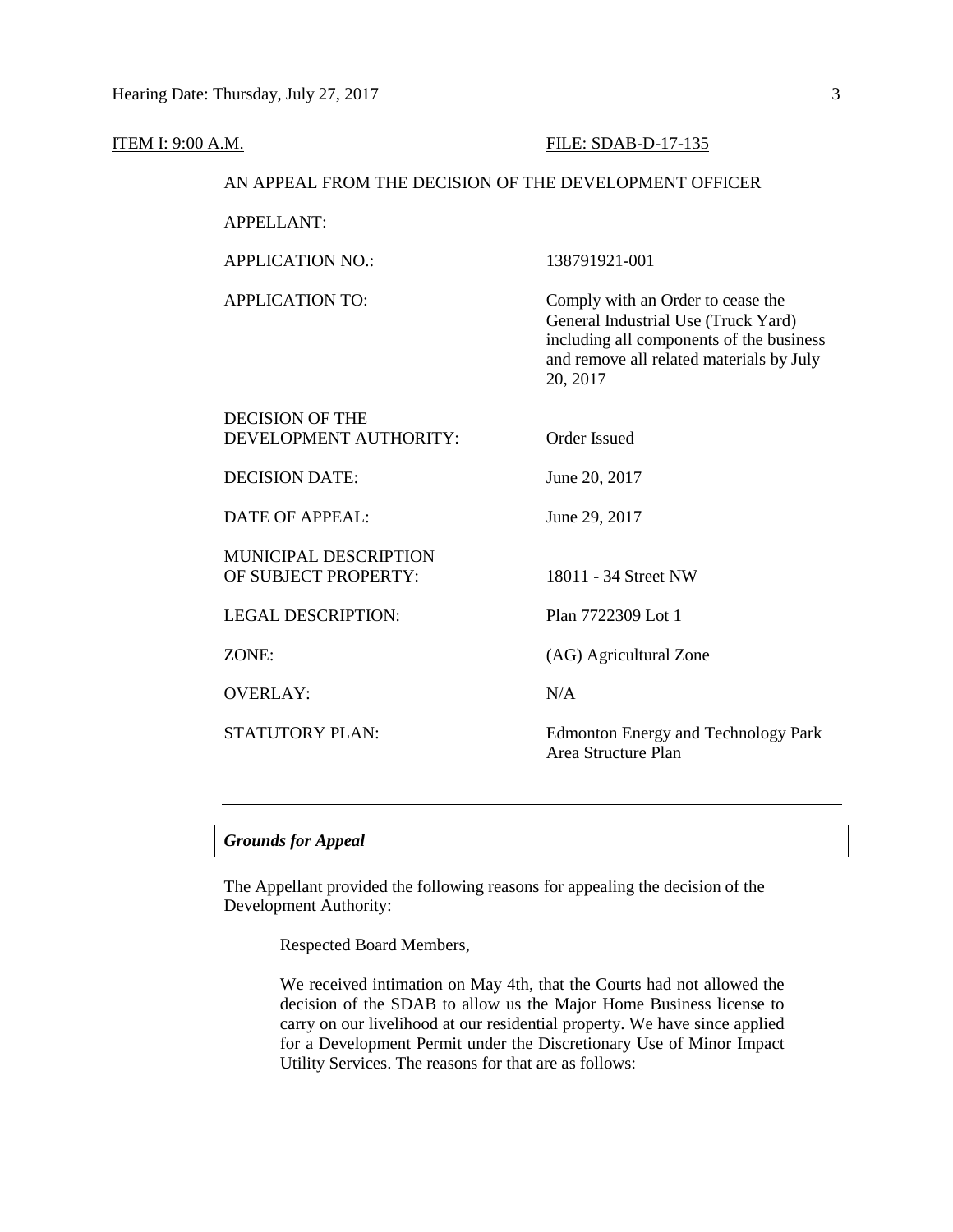- All our trucks are used by the City for hauling gravel/soil for the construction of municipal utilities
- Our trucks are used for hauling snow for the City
- Our trucks are used for hauling sand and salt for the City
- We are a private company but all of our work is tied in with the City in the building and maintenance of municipal infrastructure and roads.
- The empty trucks are parked at our premises in the night.

We got a notice from the City on June 26th (dated June 20th), to remove all the trucks etc. from our premises by July 20th.

We respectfully wish to state that we have applied for a Development Permit, as stated above. Alternatively, we are also looking for appropriately zoned land where we could realistically relocate and carry on our business.

In light of the above, we pray that we be given a period of one year ending July 20, 2018, to comply with the City's orders, allowing us in the meantime, to earn our livelihood.

#### *General Matters*

### **Appeal Information:**

The *Municipal Government Act*, RSA 2000, c M-26 states the following:

#### **Stop order**

**645(1)** Despite [section 545,](https://www.canlii.org/en/ab/laws/stat/rsa-2000-c-m-26/latest/rsa-2000-c-m-26.html%23sec545_smooth) if a development authority finds that a development, land use or use of a building is not in accordance with

- (a) this Part or a land use bylaw or regulations under this Part, or
- (b) a development permit or subdivision approval,

the development authority may act under subsection (2).

**(2)** If subsection (1) applies, the development authority may, by written notice, order the owner, the person in possession of the land or building or the person responsible for the contravention, or any or all of them, to

- (a) stop the development or use of the land or building in whole or in part as directed by the notice,
- (b) demolish, remove or replace the development, or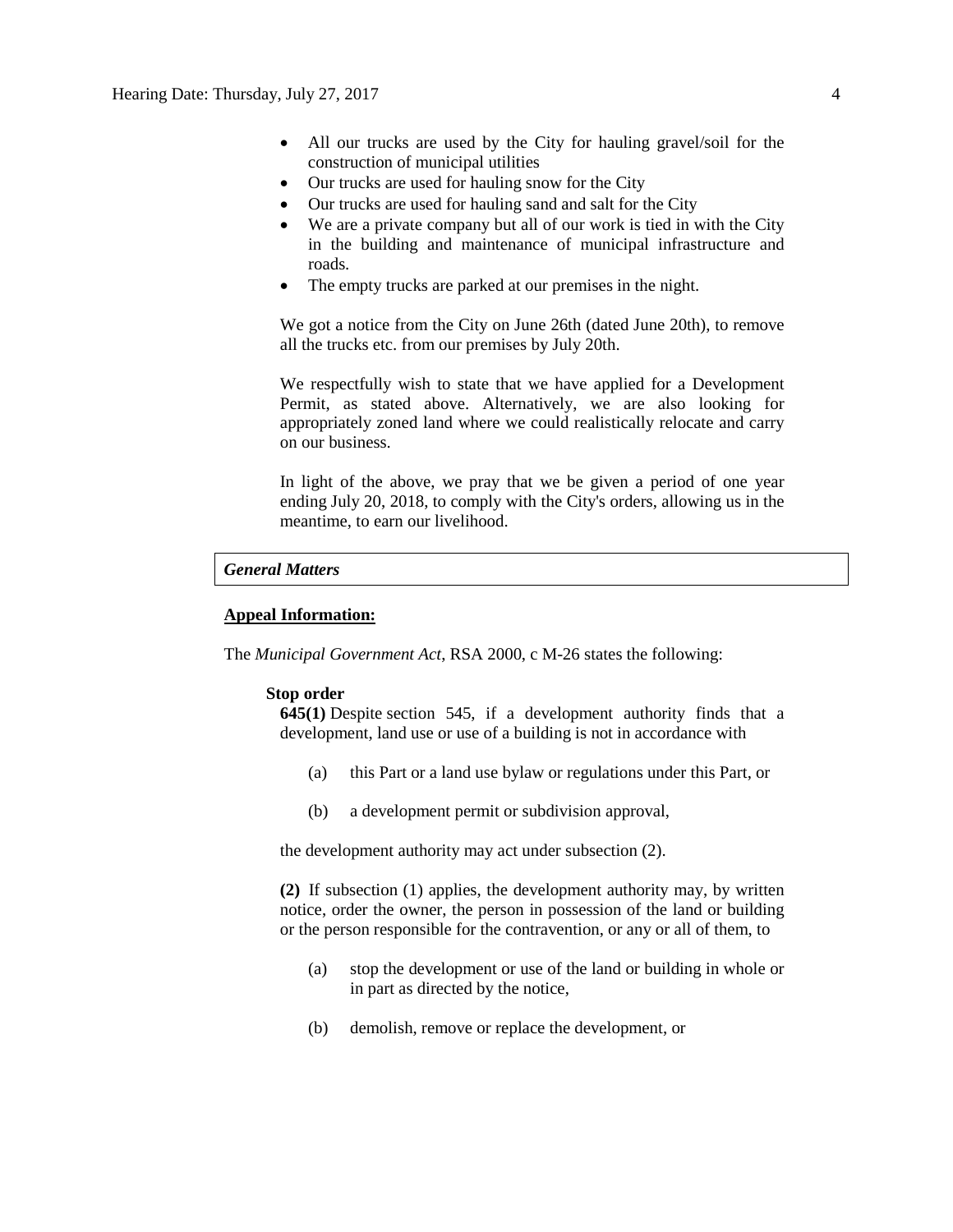(c) carry out any other actions required by the notice so that the development or use of the land or building complies with this Part, the land use bylaw or regulations under this Part, a development permit or a subdivision approval,

within the time set out in the notice.

**(3)** A person who receives a notice referred to in subsection (2) may appeal to the subdivision and development appeal board in accordance with [section 685.](https://www.canlii.org/en/ab/laws/stat/rsa-2000-c-m-26/latest/rsa-2000-c-m-26.html%23sec685_smooth)

## **Permit**

**683** Except as otherwise provided in a land use bylaw, a person may not commence any development unless the person has been issued a development permit in respect of it pursuant to the land use bylaw.

#### **Grounds for Appeal**

**685(1)** If a development authority

- (a) fails or refuses to issue a development permit to a person,
- (b) issues a development permit subject to conditions, or
- (c) issues an order under section 645,

the person applying for the permit or affected by the order under section 645 may appeal to the subdivision and development appeal board.

### **Appeals**

- **686(1)** A development appeal to a subdivision and development appeal board is commenced by filing a notice of the appeal, containing reasons, with the board within 14 days,
	- (a) in the case of an appeal made by a person referred to in section 685(1), after
		- (i) the date on which the person is notified of the order or decision or the issuance of the development permit, or

#### …

#### **Hearing and Decision**

**687(3)** In determining an appeal, the subdivision and development appeal board

…

(a.1) must comply with the land use policies and statutory plans and, subject to clause (d), the land use bylaw in effect;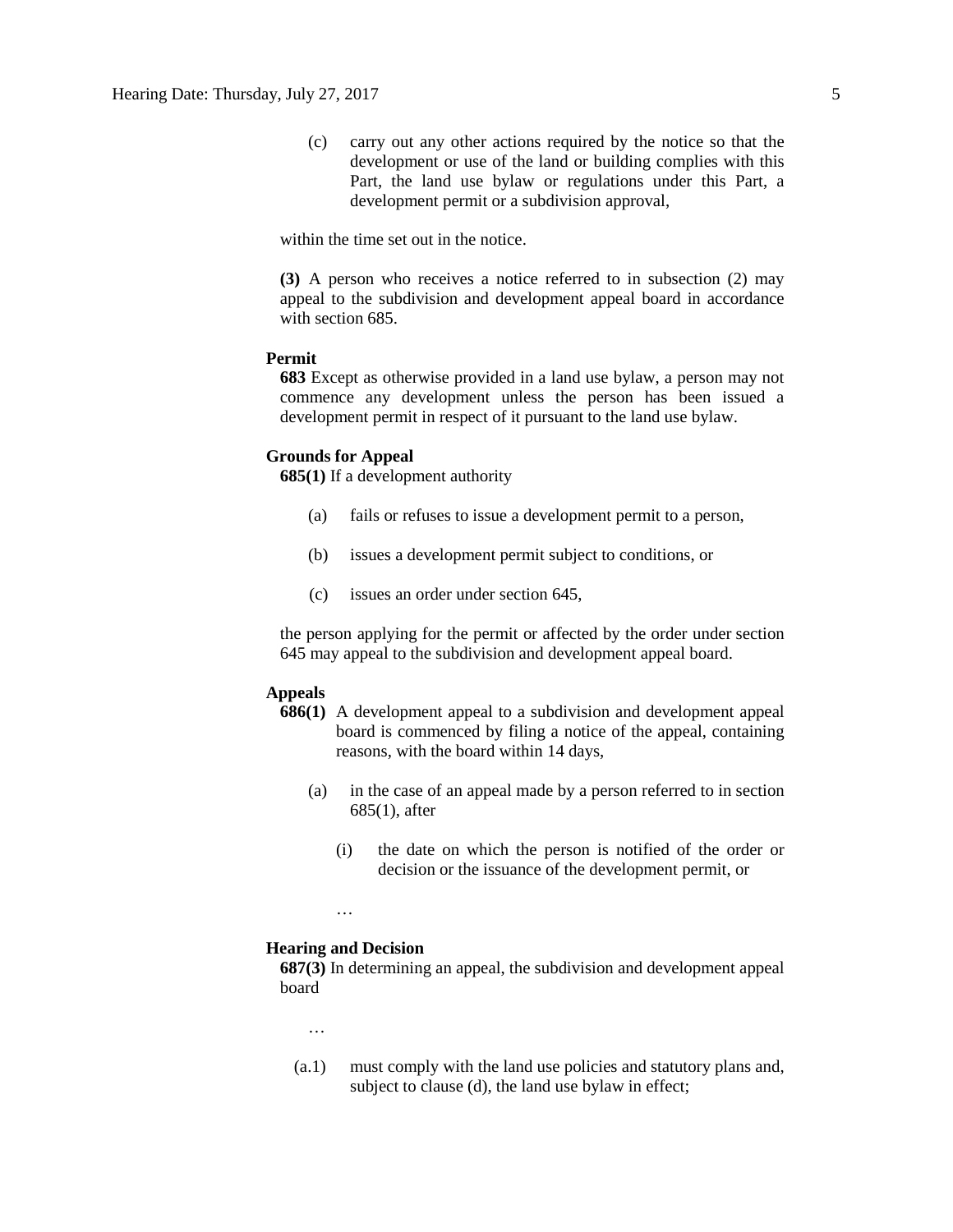…

- (c) may confirm, revoke or vary the order, decision or development permit or any condition attached to any of them or make or substitute an order, decision or permit of its own;
- (d) may make an order or decision or issue or confirm the issue of a development permit even though the proposed development does not comply with the land use bylaw if, in its opinion,
	- (i) the proposed development would not
		- (A) unduly interfere with the amenities of the neighbourhood, or
		- (B) materially interfere with or affect the use, enjoyment or value of neighbouring parcels of land,

and

(ii) the proposed development conforms with the use prescribed for that land or building in the land use bylaw.

#### **General Provisions from the** *Edmonton Zoning Bylaw:*

Under sections 610.2 and 610.3, **General Industrial Uses** is **neither** a Permitted Use **nor**  a Discretionary Use in the (AG) Agricultural Zone.

Under Section 7.5(2), **General Industrial Uses** means:

development used principally for one or more of the following activities:

- a. the processing of raw materials;
- b. the making, manufacturing or assembling of semi-finished or finished goods, products or equipment;
- c. the cleaning, servicing, repairing or testing of materials, goods and equipment normally associated with industrial or commercial businesses or cleaning, servicing and repair operations to goods and equipment associated with personal or household use, where such operations have impacts that would make them incompatible in Non-industrial Zones;
- d. the storage or transshipping of materials, goods and equipment;
- e. the distribution and sale of materials, goods and equipment to institutions or industrial and commercial businesses for their direct use or to General Retail Stores or other sales Uses defined in this Bylaw for resale to individual customers; or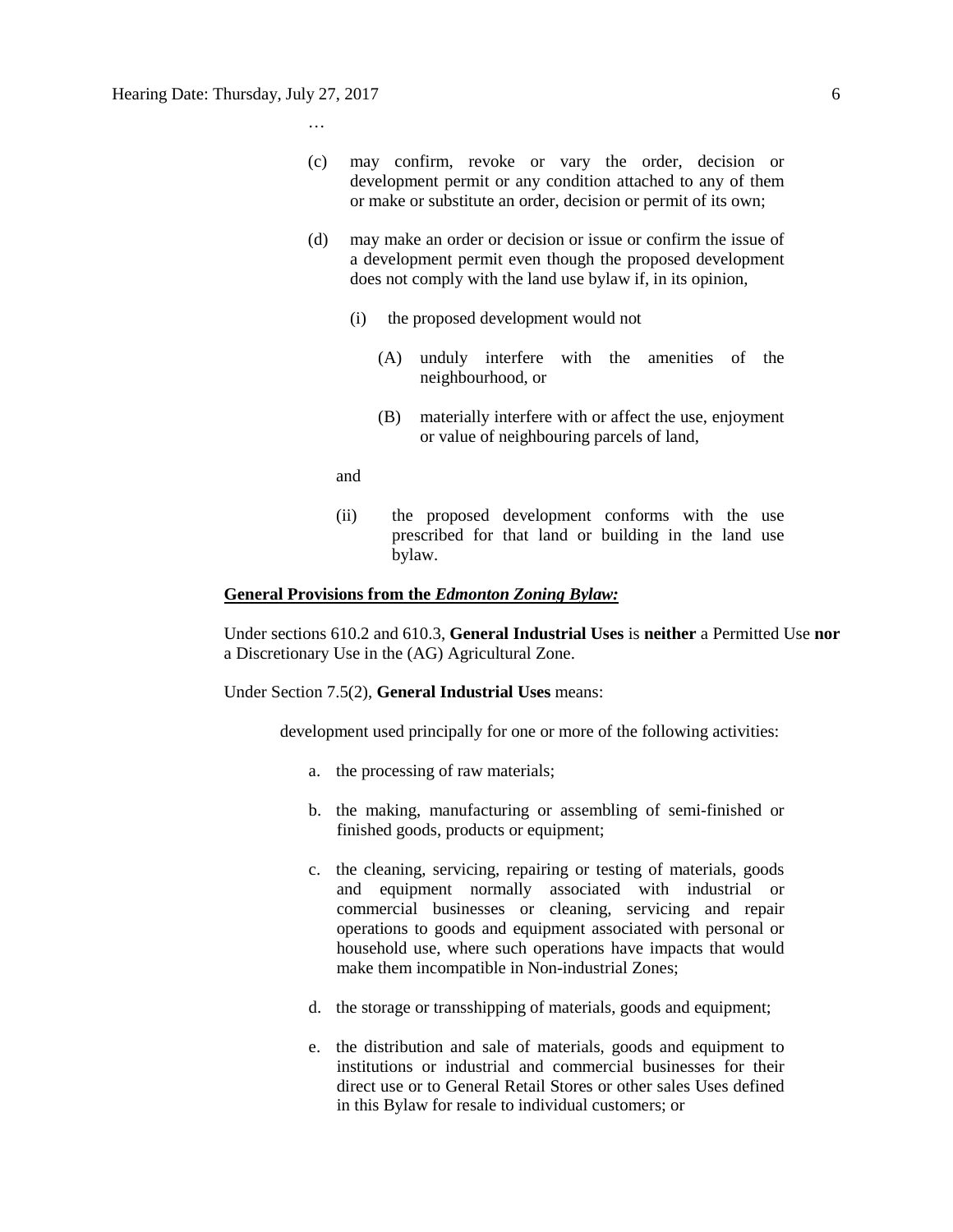f. the training of personnel in general industrial operations.

This Use includes vehicle body repair and paint shops and Cannabis Production and Distribution facilities licensed and operating pursuant to federal legislation. This Use does not include Major Impact Utility Services and Minor Impact Utility Services or the preparation of food and beverages for direct sale to the public.

Section 140.1 states that the **General Purpose** of the **(AG) Agricultural Zone** is "to conserve agricultural and rural Uses."

*Approval Required for Development*

## **Section 5 states:**

## **5.1 No Person:**

- 1. shall commence, or cause or allow to be commenced, a Development without a development Permit therefor issued under the provisions of Section 12 of this Bylaw; or
- 2. shall carry on, or cause or allow to be carried on a development without a Development Permit therefor issued under Section 12 of this Bylaw.

| <b>Application Number</b>                                                                                                      | <b>Description</b>                                                  | <b>Decision</b>                                                                                                                                                                                                                |
|--------------------------------------------------------------------------------------------------------------------------------|---------------------------------------------------------------------|--------------------------------------------------------------------------------------------------------------------------------------------------------------------------------------------------------------------------------|
| <b>SDAB-D-15-269</b>                                                                                                           | operate a Major<br>To<br>Home Based Business<br>(Trucking Business) | July 8, 2016; The appeal is<br>ALLOWED and the decision<br>of the Development Authority<br><i>is</i><br>REVOKED.<br>The<br>development is GRANTED as<br>applied for to the Development<br>Authority,<br>subject<br>CONDITIONS. |
| Edmonton<br>(City)<br>$\mathbf{v}$<br><b>Edmonton</b><br>(Subdivision<br>and<br>Development Appeal<br>Board), 2017 ABCA<br>140 |                                                                     | May 4, 2017; the Court of<br>Appeal of Alberta overturned<br>Approval of<br>the<br>the<br>Subdivision and Development<br>Appeal Board and reinstated<br>Refusal of<br>the<br>the<br>Development Authority.                     |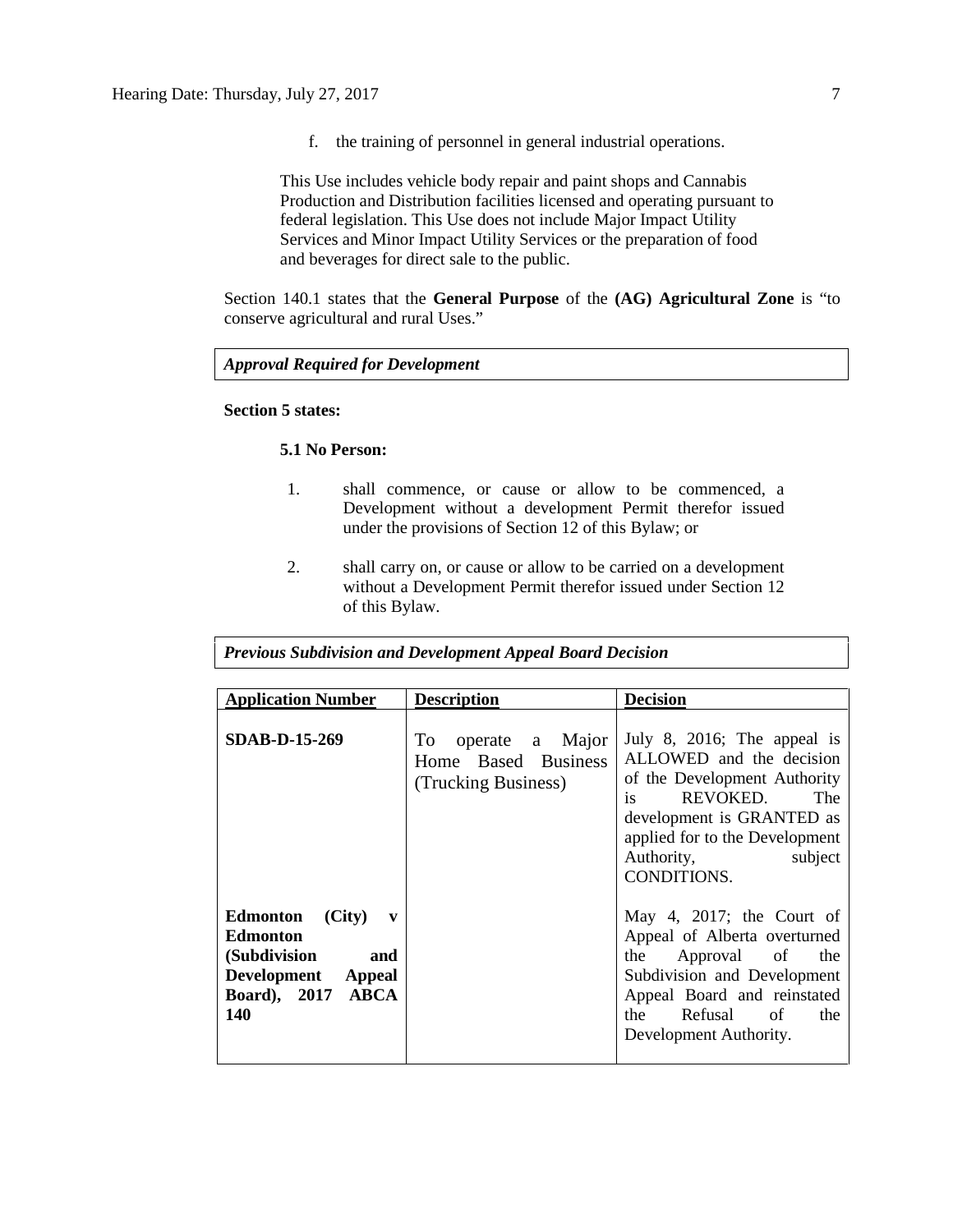## Notice to Applicant/Appellant

\_\_\_\_\_\_\_\_\_\_\_\_\_\_\_\_\_\_\_\_\_\_\_\_\_\_\_\_\_\_\_\_\_\_\_\_\_\_\_\_\_\_\_\_\_\_\_\_\_\_\_\_\_\_\_\_\_\_\_\_\_\_\_\_\_\_

Provincial legislation requires that the Subdivision and Development Appeal Board issue its official decision in writing within fifteen days of the conclusion of the hearing. Bylaw No. 11136 requires that a verbal announcement of the Board's decision shall be made at the conclusion of the hearing of an appeal, but the verbal decision is not final nor binding on the Board until the decision has been given in writing in accordance with the *Municipal Government Act.*

\_\_\_\_\_\_\_\_\_\_\_\_\_\_\_\_\_\_\_\_\_\_\_\_\_\_\_\_\_\_\_\_\_\_\_\_\_\_\_\_\_\_\_\_\_\_\_\_\_\_\_\_\_\_\_\_\_\_\_\_\_\_\_\_\_\_\_\_\_\_\_\_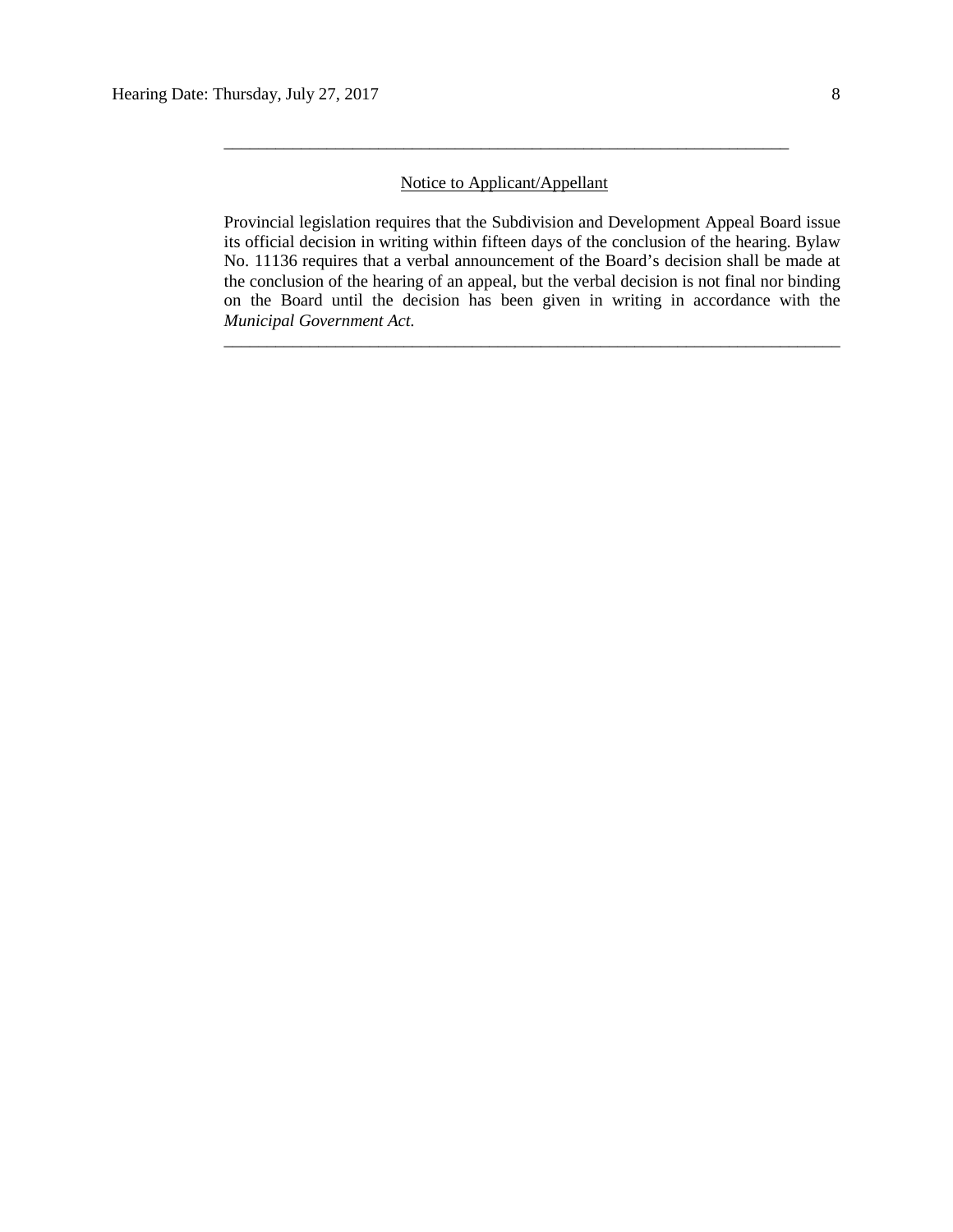

MAILING ADDRESS: 2nd Floor, 10111 104 Avenue NW Edmonton, Alberta T5J 0J4

June 20, 2017

Our File: 138791921-001

Dear Sir/Madam:

An Albertan Land Title search identifies you as the registered owner(s) of the property located at 18011 - 34 STREET NW, legally described as Plan 7722309 Lot 1.

This Property was inspected by Development Compliance Officer Michael Doyle, on June 19, 2017. City of Edmonton Development Compliance Officers have the authority to conduct site inspections and exercise development powers under Section 624 of the Municipal Government Act.

#### **LAND USE INFRACTION:**

This property is zoned AG (Agricultural Zone) in accordance with Section 610 of the Edmonton Zoning Bylaw. Our investigation revealed that a General Industrial Use (truck yard) has been developed.

The City of Edmonton has not issued a Development Permit to develop a General Industrial Use (truck yard), which is contrary to Section 5.1 of Edmonton Zoning Bylaw 12800, and Section 683 of the Municipal Government Act.

Section 5.1 of Edmonton Zoning Bylaw states: Requirement for a Development Permit

1. No person shall commence, or cause or allow to be commenced, a development without a Development Permit issued in accordance with Section 12 of this Bylaw.

 $\cdot$ 

2. No person shall carry on, or cause or allow to be carried on a development without a Development Permit issued in accordance with Section 12 of this Bylaw.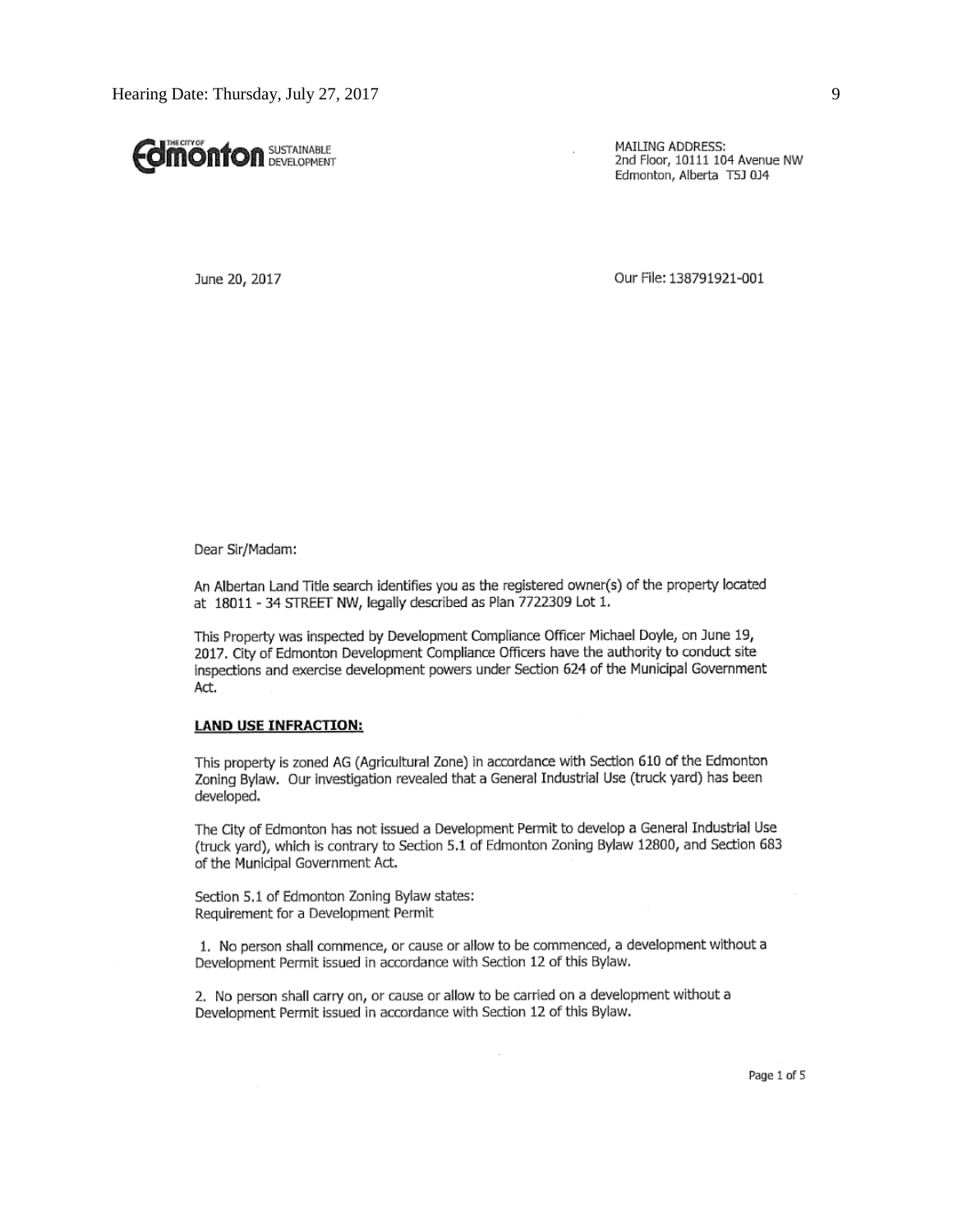General Industrial Uses means development used principally for one or more of the following activities:

a. the processing of raw materials;

b. the making, manufacturing or assembling of semi-finished or finished goods, products or equipment;

c. the cleaning, servicing, repairing or testing of materials, goods and equipment normally associated with industrial or commercial businesses or cleaning, servicing and repair operations to goods and equipment associated with personal or household use, where such operations have impacts that would make them incompatible in Non-industrial Zones;

d. the storage or transshipping of materials, goods and equipment;

e. the distribution and sale of materials, goods and equipment to institutions or industrial and commercial businesses for their direct use or to General Retail Stores or other sales Uses defined in this Bylaw for resale to individual customers; or

f. the training of personnel in general industrial operations.

General Industrial Uses are neither a Permitted nor Discretionary Use in the underlying AG zone.

#### **ORDER:**

Pursuant to Section 645 of the Municipal Government Act, YOU ARE HEREBY ORDERED TO:

CEASE THE GENERAL INDUSTRIAL USE (TRUCK YARD) INCLUDING ALL COMPONENTS OF THE BUSINESS AND REMOVE ALL RELATED MATERIALS BY JULY 20, 2017

#### **CONSEQUENCES FOR NON-COMPLIANCE:**

In the event that a person fails to comply with an Order issued under Section 645, Section 646 of the Municipal Government Act authorizes the City to enter on the land and take any action necessary to carry out the Order. Section 553(1)(h.1) of the Act provides that the costs and expenses of carrying out an Order may be added to the tax roll of the property. Section 566(1), subject to subsection (2), a person who is found quilty of an offence under this Act is liable to a fine of not more than \$10,000.00 or to imprisonment for not more than one year, or to both a fine and imprisonment.

The property will be inspected on July 21, 2017 to determine compliance with this Order.

Failure to comply will result in action as described in Section 646.

YOU ARE HEREBY NOTIFIED THAT IF YOU DO NOT:

CEASE THE GENERAL INDUSTRIAL USE (TRUCK YARD) INCLUDING ALL COMPONENTS OF THE BUSINESS AND REMOVE ALL RELATED MATERIALS BY JULY 20, 2017,

the City may carry out the Order by entering onto the land and performing remedial actions pursuant to Section 646, and all the costs and expenses in doing so will be added to the tax roll pursuant to Section 553(1)(h.1) of the Municipal Government Act R.S.A. 2000.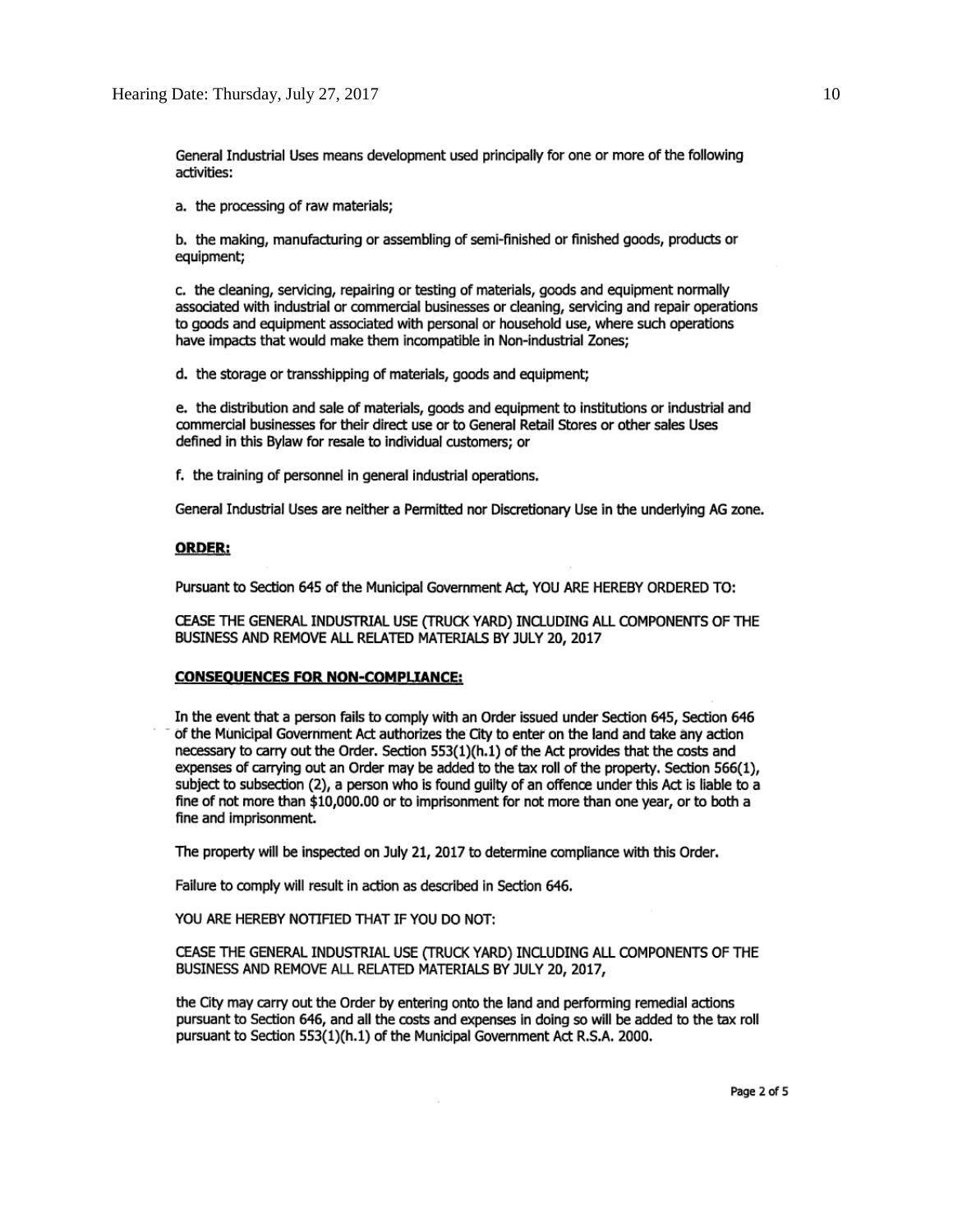Following are Sections 553, 645, 646, 683, 685 and 686 of the Municipal Government Act, R.S.A. 2000, c.M-26.1, which provides you with the right to appeal this Order and enables the City to add all costs associated with this action to the tax roll of the property.

If you have any questions in regards to this matter, please contact the writer at 780-423-5374.

Regards,

 $n$ n

Michael Doyle Development and Zoning Development Services Phone Number: 780-423-5374 Email Address: Michael.Doyle@edmonton.ca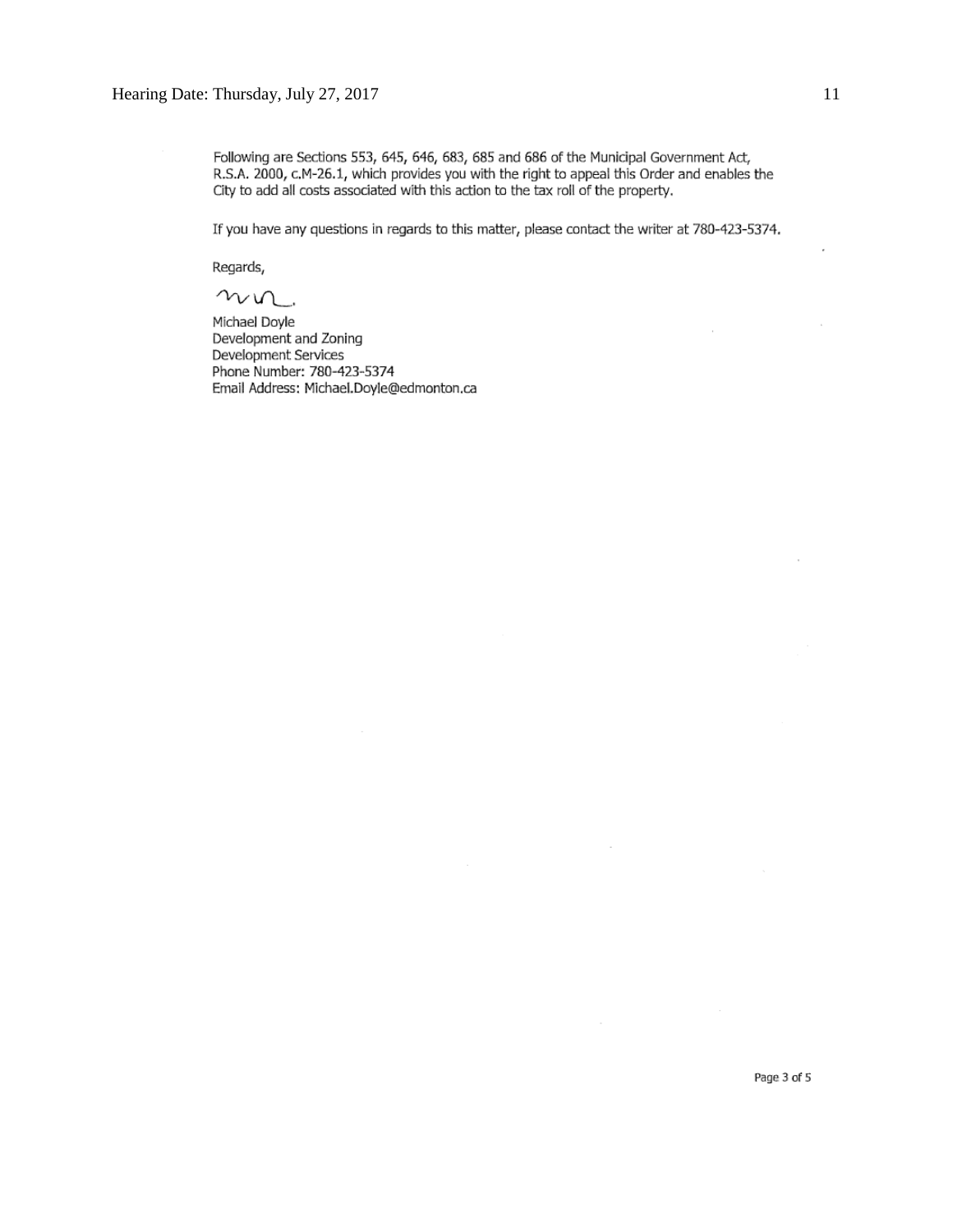| Adding                              | 553(1) A council may add the following amounts to the tax roll of a parcel of land:                                                                                                                                                                                                                                                                                                                                                         |
|-------------------------------------|---------------------------------------------------------------------------------------------------------------------------------------------------------------------------------------------------------------------------------------------------------------------------------------------------------------------------------------------------------------------------------------------------------------------------------------------|
| Amounts<br>Owing to tax<br>roll     | (a) unpaid costs referred to in section 35(4) or 39(2) relating to service connections<br>of a municipal public utility that are owing by the owner of the parcel;                                                                                                                                                                                                                                                                          |
|                                     | (b) unpaid charges referred to in section 42 for a municipal utility service provided to<br>the parcel by a municipal public utility that are owing by the owner of the parcel;                                                                                                                                                                                                                                                             |
|                                     | (c) unpaid expenses and costs referred to in section 549(3), if the parcel?s owner<br>contravened the enactment or bylaw and the contravention occurred on all or a<br>part of the parcel;                                                                                                                                                                                                                                                  |
|                                     | (d), (e) repealed 1999 c11 s35;                                                                                                                                                                                                                                                                                                                                                                                                             |
|                                     | (f) costs associated with tax recovery proceedings related to the parcel;                                                                                                                                                                                                                                                                                                                                                                   |
|                                     | (g) if the municipality has passed a bylaw making the owner of a parcel liable for<br>expenses and costs related to the municipality extinguishing fires on the parcel,<br>unpaid costs and expenses for extinguishing fires on the parcel;                                                                                                                                                                                                 |
|                                     | (g.1) if the municipality has passed a bylaw requiring the owner or occupant of a<br>parcel to keep the sidewalks adjacent to the parcel clear of snow and ice, unpaid<br>expenses and costs incurred by the municipality for removing the snow and ice<br>in respect of the parcel;                                                                                                                                                        |
|                                     | (h) unpaid costs awarded by a composite assessment review board under section<br>468.1 or the Municipal Government Board under section 501, if the composite<br>assessment review board or the Municipal Government Board has awarded costs<br>against the owner of the parcel in favour of the municipality and the matter<br>before the composite assessment review board or the Municipal Government<br>Board was related to the parcel: |
|                                     | (h.1) the expenses and costs of carrying out an order under section 646;                                                                                                                                                                                                                                                                                                                                                                    |
|                                     | (i) any other amount that may be added to the tax roll under an enactment.                                                                                                                                                                                                                                                                                                                                                                  |
| Stop order                          | 645(1) Despite section 545, if a development authority finds that a development, land<br>use or use of a building is not in accordance with                                                                                                                                                                                                                                                                                                 |
|                                     | (a) this Part or a land use bylaw or regulations under this Part, or                                                                                                                                                                                                                                                                                                                                                                        |
|                                     | (b) a development permit or subdivision approval,                                                                                                                                                                                                                                                                                                                                                                                           |
|                                     | the development authority may act under subsection (2).                                                                                                                                                                                                                                                                                                                                                                                     |
|                                     | (2) If subsection (1) applies, the development authority may, by written notice, order the<br>owner, the person in possession of the land or building or the person responsible for<br>the contravention, or any or all of them, to                                                                                                                                                                                                         |
|                                     | (a) stop the development or use of the land or building in whole or in part as<br>directed by the notice,                                                                                                                                                                                                                                                                                                                                   |
|                                     | (b) demolish, remove or replace the development, or                                                                                                                                                                                                                                                                                                                                                                                         |
|                                     | (c) carry out any other actions required by the notice so that the development or<br>use of the land or building complies with this Part, the land use bylaw or<br>regulations under this Part, a development permit or a subdivision approval,<br>within the time set out in the notice.                                                                                                                                                   |
|                                     | (3) A person who receives a notice referred to in subsection (2) may appeal to the<br>subdivision and development appeal board in accordance with section 685.                                                                                                                                                                                                                                                                              |
| <b>Enforcement of</b><br>stop order | 646(1) If a person fails or refuses to comply with an order directed to the person under<br>section 645 or an order of a subdivision and development appeal board under<br>section 687, the municipality may, in accordance with section 542, enter on the<br>land or building and take any action necessary to carry out the order.                                                                                                        |
|                                     | (2) A municipality may register a caveat under the Land Titles Act in respect of an order<br>referred to in subsection (1) against the certificate of title for the land that is the<br>subject of the order.                                                                                                                                                                                                                               |

Page 4 of 5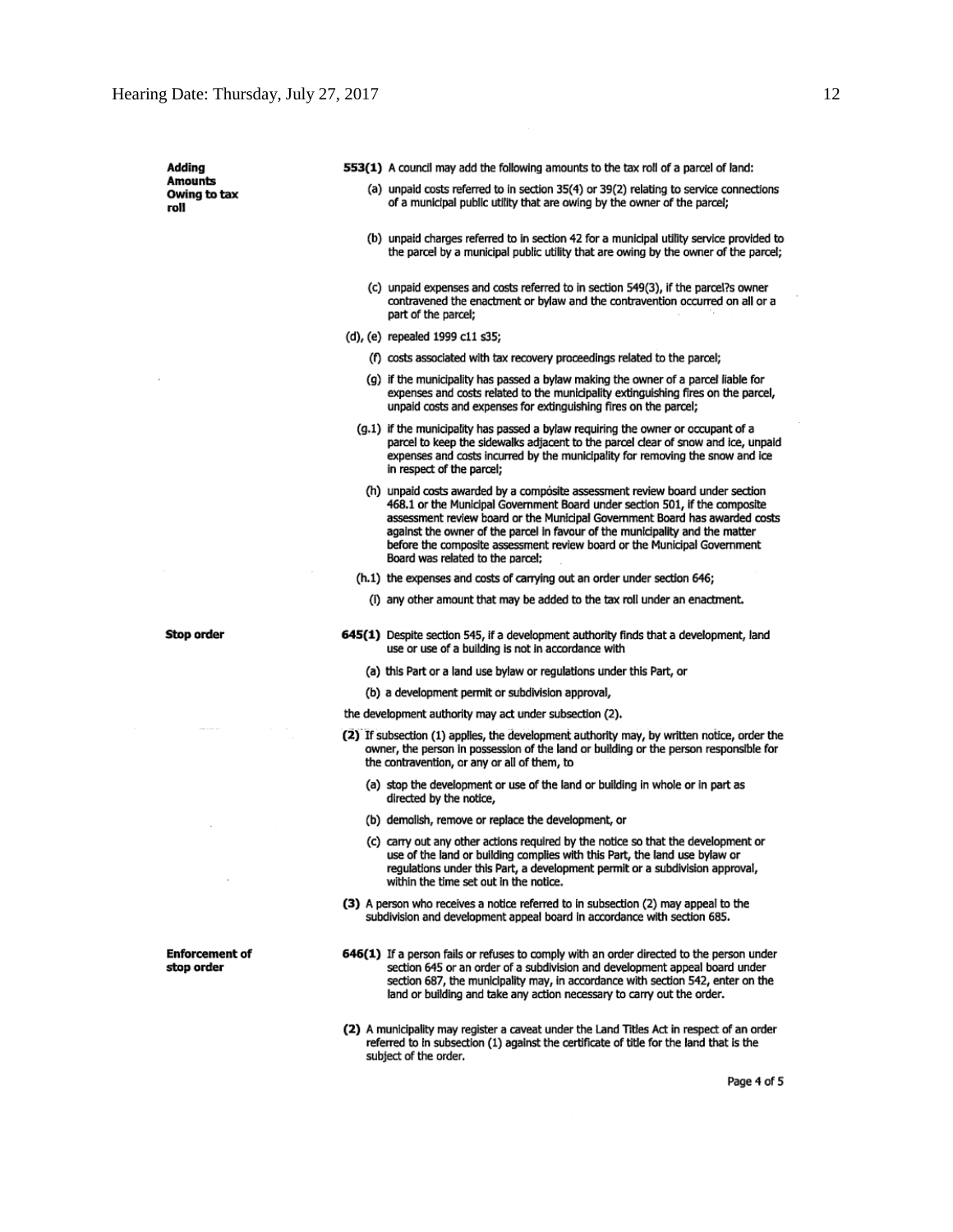|                | (3) If a municipality registers a caveat under subsection (2), the municipality must<br>discharge the caveat when the order has been complied with.                                                                               |
|----------------|-----------------------------------------------------------------------------------------------------------------------------------------------------------------------------------------------------------------------------------|
| Permit         | 683<br>Except as otherwise provided in a land use bylaw, a person may not commence<br>any development unless the person has been issued a development permit in<br>respect of it pursuant to the land use bylaw.                  |
| Grounds for    | 685(1) If a development authority                                                                                                                                                                                                 |
| appeal         | (a) fails or refuses to issue a development permit to a person,                                                                                                                                                                   |
|                | (b) issues a development permit subject to conditions, or                                                                                                                                                                         |
|                | (c) issues an order under section 645,                                                                                                                                                                                            |
|                | the person applying for the permit or affected by the order under section 645 may appeal<br>to the subdivision and development appeal board.                                                                                      |
|                | (2) In addition to an applicant under subsection (1), any person affected by an order,<br>decision or development permit made or issued by a development authority may<br>appeal to the subdivision and development appeal board. |
|                | (3) Despite subsections (1) and (2), no appeal lies in respect of the issuance of a<br>development permit for a permitted use unless the provisions of the land use bylaw<br>were relaxed, varied or misinterpreted.              |
| <b>Appeals</b> | 686(1) A development appeal to a subdivision and development appeal board is<br>commenced by filing a notice of the appeal, containing reasons, with the board<br>within 14 days,                                                 |
|                | (a) in the case of an appeal made by a person referred to in section 685(1), after                                                                                                                                                |
|                | (i) the date on which the person is notified of the order or decision or the<br>issuance of the development permit, or                                                                                                            |
|                | (ii) if no decision is made with respect to the application within the 40-day<br>period or within any extension under section 684, the date the period or<br>extension expires,                                                   |
|                | or                                                                                                                                                                                                                                |
|                | (b) in the case of an appeal made by a person referred to in section 685(2), after<br>the date on which the notice of the issuance of the permit was given in<br>accordance with the land use bylaw.                              |
|                | (2) The subdivision and development appeal board must hold an appeal hearing within<br>30 days after receipt of a notice of appeal.                                                                                               |
|                | (3) The subdivision and development appeal board must give at least 5 days? notice in<br>writing of the hearing                                                                                                                   |
|                | (a) to the appellant,                                                                                                                                                                                                             |
|                | (b) to the development authority whose order, decision or development permit is the<br>subject of the appeal, and                                                                                                                 |
|                | (c) to those owners required to be notified under the land use bylaw and any other<br>person that the subdivision and development appeal board considers to be<br>affected by the appeal and should be notified.                  |
|                | (4) The subdivision and development appeal board must make available for public<br>inspection before the commencement of the hearing all relevant documents and<br>materials respecting the appeal, including                     |
|                | (a) the application for the development permit, the decision and the notice of<br>appeal, or                                                                                                                                      |
|                | (b) the order under section 645.                                                                                                                                                                                                  |
|                |                                                                                                                                                                                                                                   |

Page 5 of 5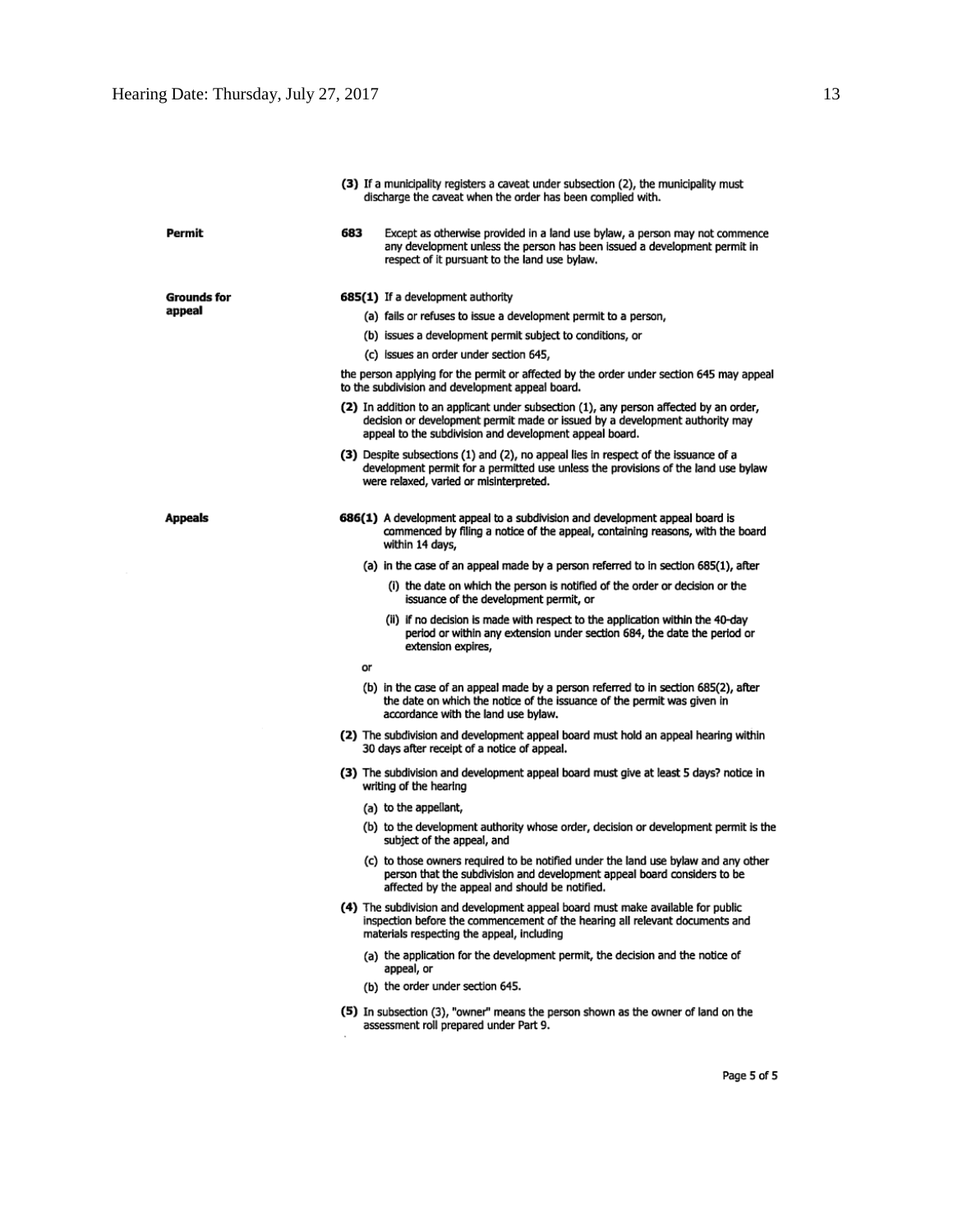

Site Location **Community Contracts** File: SDAB-D-17-135

N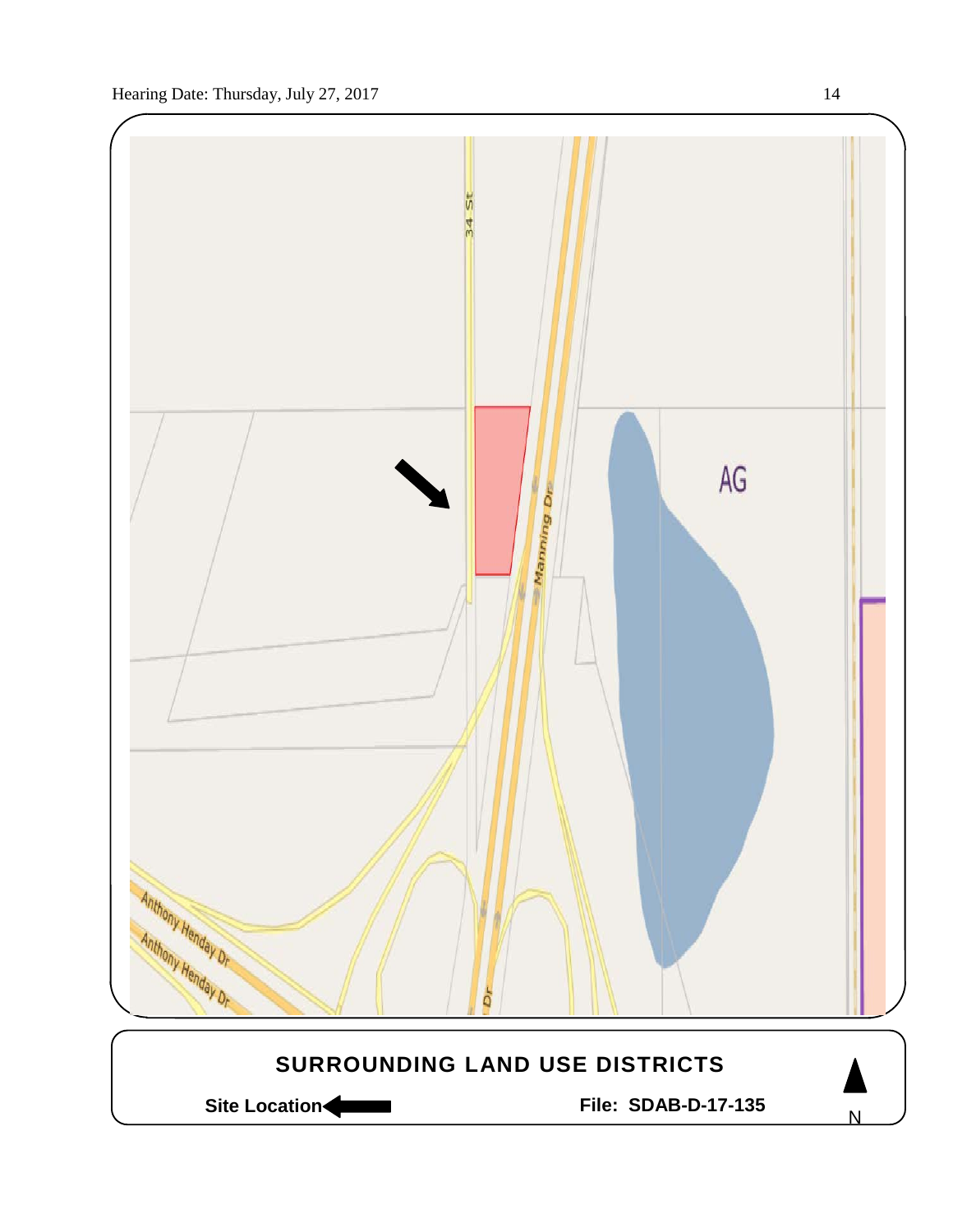#### AN APPEAL FROM THE DECISION OF THE DEVELOPMENT OFFICER

APPELLANT:

| <b>APPLICATION NO.:</b>                              | 245184483-001                                           |
|------------------------------------------------------|---------------------------------------------------------|
| <b>APPLICATION TO:</b>                               | Install (1) Freestanding Off-premises Sign              |
| <b>DECISION OF THE</b><br>DEVELOPMENT AUTHORITY:     | Refused                                                 |
| <b>DECISION DATE:</b>                                | June 22, 2017                                           |
| <b>DATE OF APPEAL:</b>                               | June 29, 2017                                           |
| <b>MUNICIPAL DESCRIPTION</b><br>OF SUBJECT PROPERTY: | 7026 - 109 Street NW                                    |
| <b>LEGAL DESCRIPTION:</b>                            | Plan 5718AE Blk 27 Lot 26                               |
| ZONE:                                                | (CB1) Low Intensity Business Zone                       |
| <b>OVERLAY:</b>                                      | <b>Pedestrian Commercial Shopping Street</b><br>Overlay |
| <b>STATUTORY PLAN:</b>                               | 109 Street Corridor Area Redevelopment<br>Plan          |
|                                                      |                                                         |

## *Grounds for Appeal*

The Appellant provided the following reasons for appealing the decision of the Development Authority:

> We are solicitors for Pattison Outdoor Advertising, the Applicant in the above noted matter. Our clients' Development Permit Application has been refused.

- On behalf of our clients, we hereby appeal the refusal on the following grounds:
	- 1. The provisions of the applicable Area Redevelopment Plan cannot override the applicable zoning, and the Development Officer erred in so holding.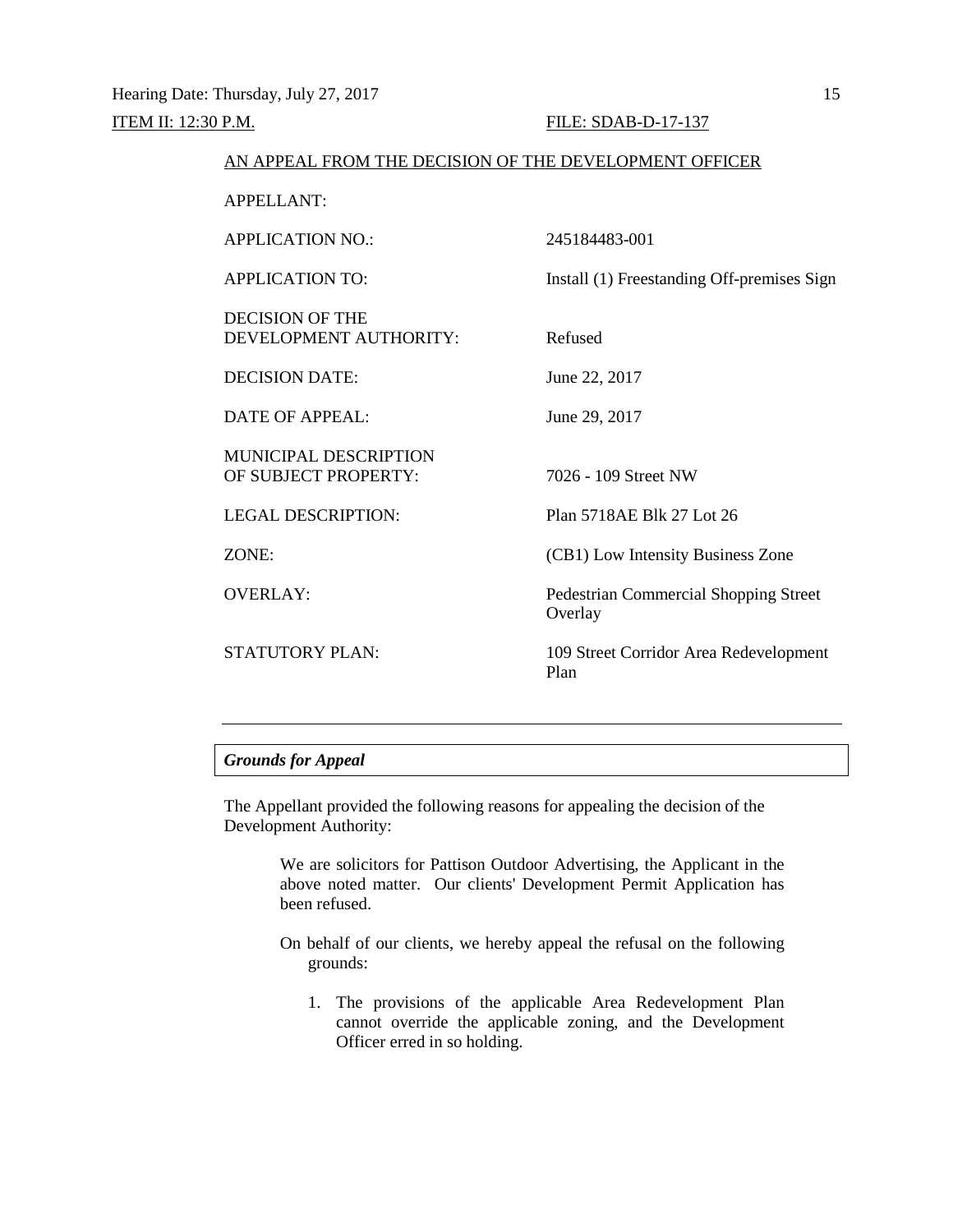- 2. Section 59E.2(3)(e) of the Zoning Bylaw does not restrict the proposed placement of the subject sign.
- 3. The subject sign is appropriate at this location and is completely screened from view from any residential property.
- 4. Such further and other reasons as may be presented at the hearing of this appeal.

### *General Matters*

## **Appeal Information:**

The *Municipal Government Act*, RSA 2000, c M-26 states the following:

## **Grounds for Appeal**

**685(1)** If a development authority

- (a) fails or refuses to issue a development permit to a person,
- (b) issues a development permit subject to conditions, or
- (c) issues an order under section 645,

the person applying for the permit or affected by the order under section 645 may appeal to the subdivision and development appeal board.

## **Appeals**

- **686(1)** A development appeal to a subdivision and development appeal board is commenced by filing a notice of the appeal, containing reasons, with the board within 14 days,
	- (a) in the case of an appeal made by a person referred to in section 685(1), after
		- (i) the date on which the person is notified of the order or decision or the issuance of the development permit, or

#### **Hearing and Decision**

…

**687(3)** In determining an appeal, the subdivision and development appeal board

…

…

(a.1) must comply with the land use policies and statutory plans and, subject to clause (d), the land use bylaw in effect;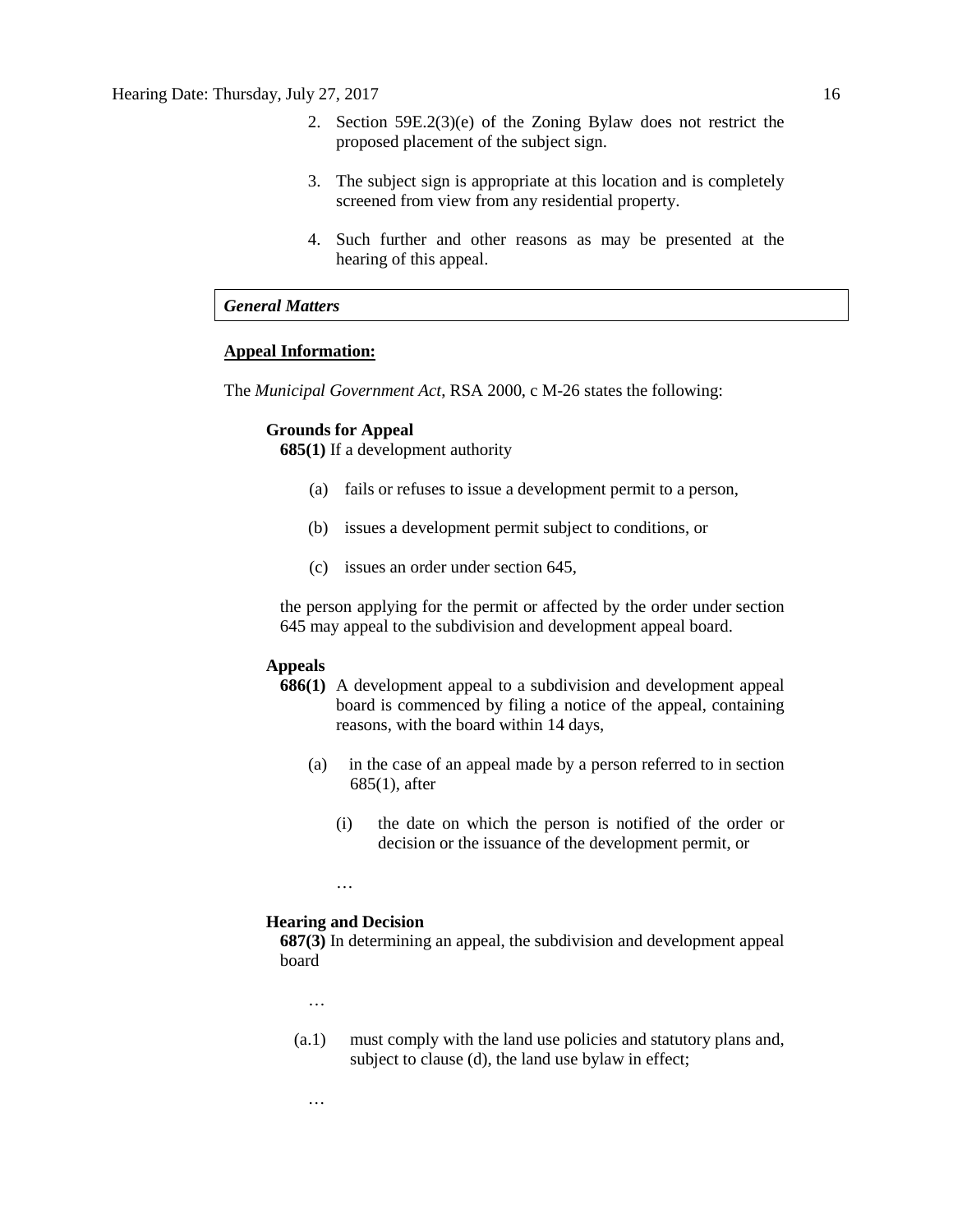- (c) may confirm, revoke or vary the order, decision or development permit or any condition attached to any of them or make or substitute an order, decision or permit of its own;
- (d) may make an order or decision or issue or confirm the issue of a development permit even though the proposed development does not comply with the land use bylaw if, in its opinion,
	- (i) the proposed development would not
		- (A) unduly interfere with the amenities of the neighbourhood, or
		- (B) materially interfere with or affect the use, enjoyment or value of neighbouring parcels of land,

and

(ii) the proposed development conforms with the use prescribed for that land or building in the land use bylaw.

## **General Provisions from the** *Edmonton Zoning Bylaw:*

Under section 330.3(39), **Freestanding Off-premises Signs** is a **Discretionary Use** in the (CB1) Low Intensity Business Zone.

Under section 7.9(3), **Freestanding Off-premises Signs** means:

any Sign supported independent of a building, displaying Copy that directs attention to a business, activity, product, service or entertainment that cannot be considered as the principal products sold nor a principal business, activity, entertainment or service provided on the premises or Site where the Sign is displayed.

Section 819.3(13) states:

Signage shall be provided in accordance with [Schedule](http://webdocs.edmonton.ca/InfraPlan/zoningbylaw/ZoningBylaw/Schedule/Schedule_59E.htm) 59E of this Bylaw, with the intent to compliment the pedestrian-oriented commercial environment, except that:

- a. the maximum Height of a Freestanding Sign shall be  $6.0 \text{ m}$  $6.0 \text{ m}$ ;
- b. …

c. …

Section 819.1 states that the **General Purpose** of the **Pedestrian Commercial Shopping Street Overlay is:**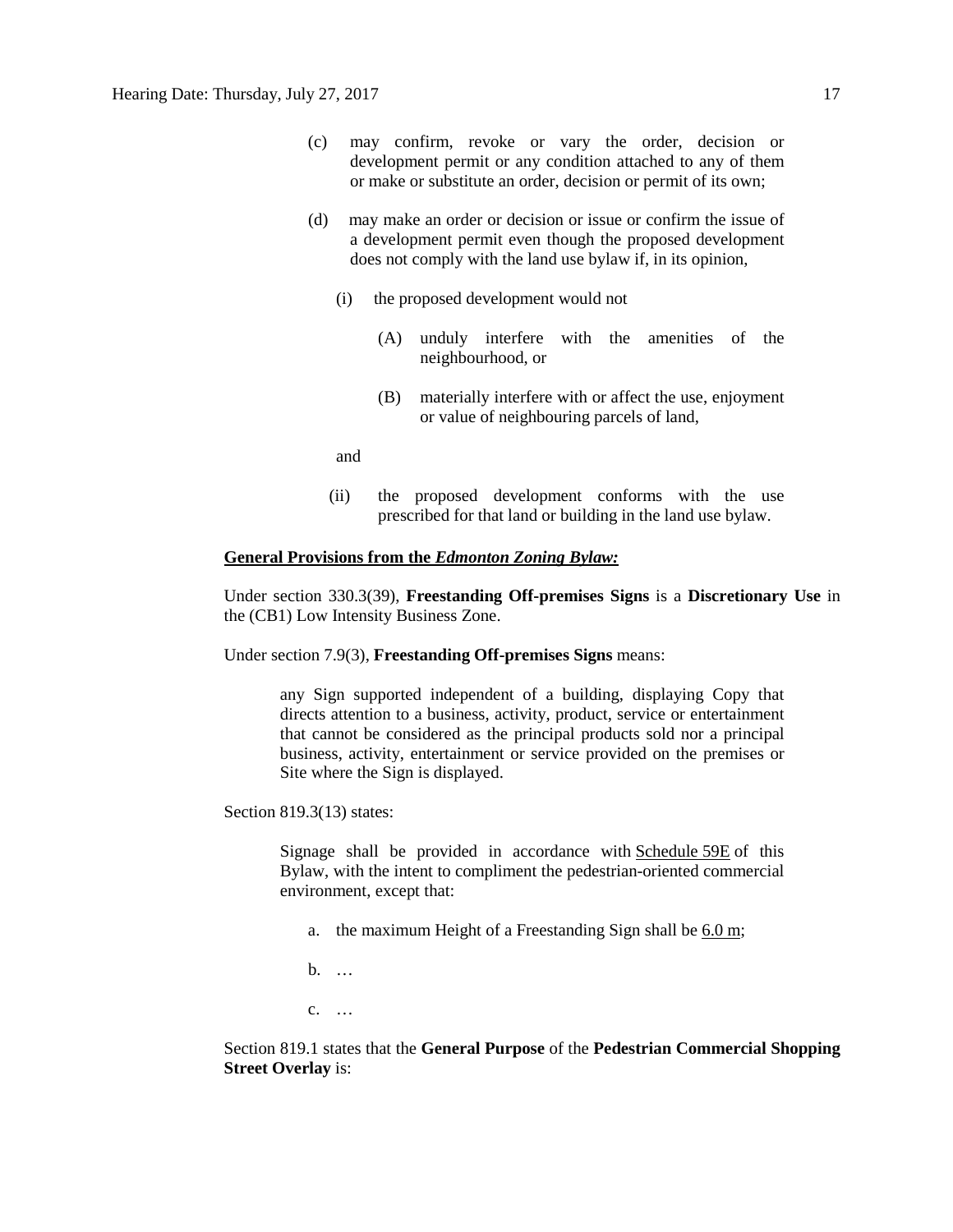to maintain the pedestrian-oriented character of commercial areas, comprised of shopping streets in close proximity to residential areas of the City.

Section 330.1 states that the **General Purpose** of the **(CB1) Low Intensity Business Zone** is:

to provide for low intensity commercial, office and service uses located along arterial roadways that border residential areas. Development shall be sensitive and in scale with existing development along the commercial street and any surrounding residential neighbourhood.

## *109 Street Corridor Area Redevelopment Plan*

Policy 3.2.3.5 of the 109 Street Corridor Area Redevelopment Plan states:

Signage must be of a scale and type that respects the compact, pedestrian-oriented character of the District and related to local businesses. Billboards, roof-top, digital and off-premise signage of any type will not be permitted.

## **Development Officer's Determination:**

**1) Signage must be of a scale and type that respects the compact, pedestrian-oriented character of the District and related to local businesses. Billboards, roof-top, digital and off-premise signage of any type will not be permitted (Section 3.2.3.5 109 Street Corridor ARP)**

**Off-premises signage is not permitted in 109 Street Corridor Area Redevelopment Plan. Furthermore, the proposed Sign does not relate to local businesses and does not confirm to the pedestrian oriented character of the district** [unedited]

#### *Schedule 59E.3 Regulations for Discretionary Signs*

Schedule 59E.3(2) states:

Freestanding Off-premises Signs shall be subject to the following Regulations:

- a. Freestanding Off-premises Signs may be allowed only on Sites that are an integral part of a commercial strip;
- b. Freestanding Off-premises Sign permits may be approved for a period of up to five years;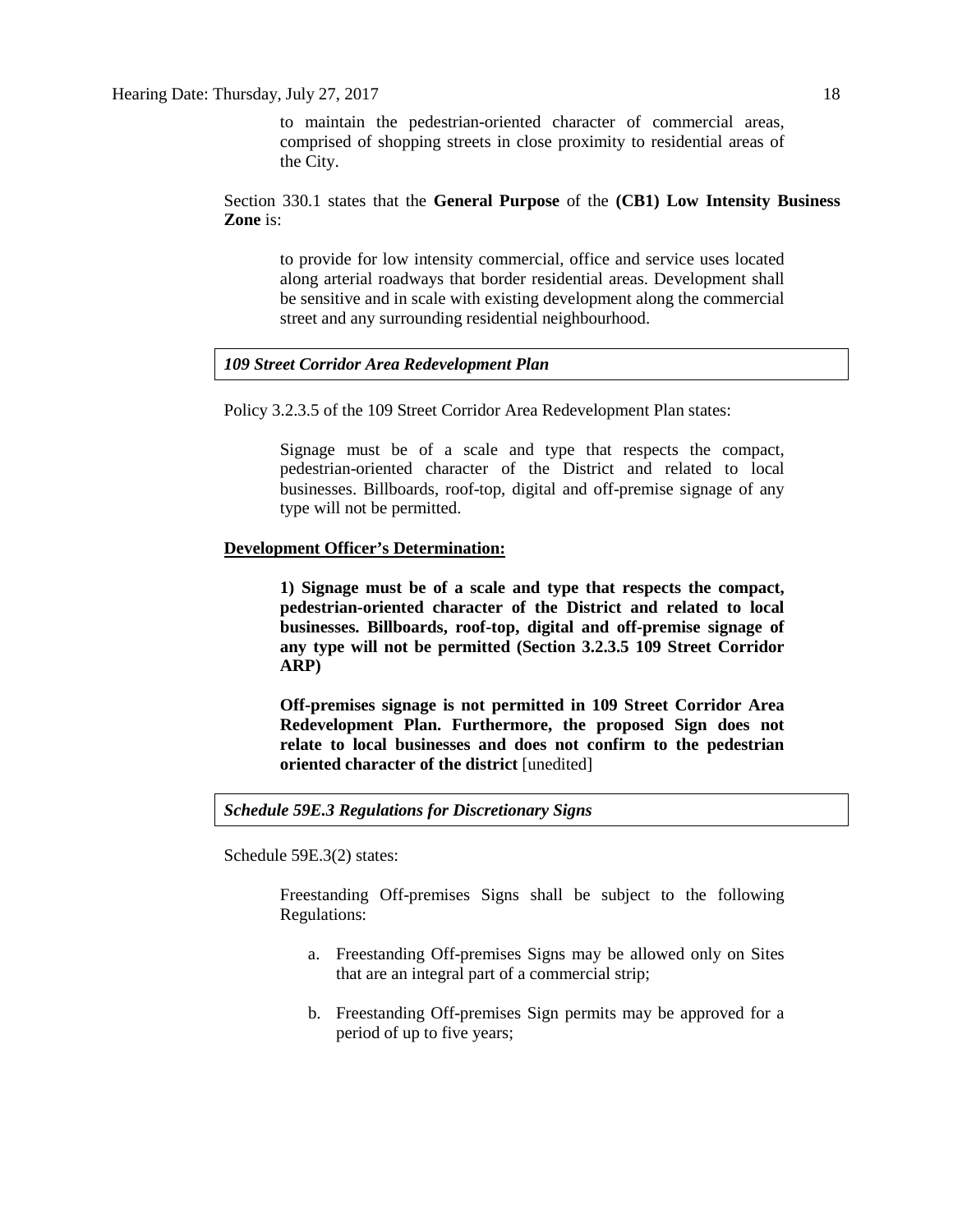- c. all proposed Freestanding Off-premises Sign locations shall be reviewed in context with the surrounding development, such as (but not limited to): the architectural theme of the area; any historic designations; the requirements of any Statutory Plan; any streetscape improvements; and proximity to residential development. The Development Officer may require revisions to the application to mitigate the impact of a proposed Off-premises Sign or may refuse a permit that adversely impacts the built environment;
- d. …
- e. the maximum Area of Freestanding Off-premises Sign shall be  $20 \text{ m}^2$ ;
- f. no part of any Freestanding Off-premises Sign shall be located within any Setback;
- g. proposed Sign locations shall be separated from Digital Signs greater than  $8.0 \text{ m}^2$  or Off-premises Signs as follows:

| Proposed Sign Area                   | Minimum                        |  |
|--------------------------------------|--------------------------------|--|
|                                      | separation distance            |  |
|                                      | from Digital Signs             |  |
|                                      | greater than $8.0 \text{ m}^2$ |  |
|                                      | or other Off-                  |  |
|                                      | premises Sign                  |  |
| Less than $20 \text{ m}^2$           | $100 \text{ m}$                |  |
| $20 \text{ m}^2$ to $40 \text{ m}^2$ | $200 \text{ m}$                |  |
| Greater than 40 $m2$                 | m                              |  |

The separation shall be applied from the larger Off-premises Sign or Digital Sign location.

- h. Freestanding Off-premises Signs may be Illuminated; and
- i. An application for the renewal of a Sign with a lawful permit existing at the time of the passage of this Bylaw will not be refused for the sole reason that it does not comply with development regulations of this Bylaw.

#### **Development Officer's Determination:**

**2) Freestanding On-premises Signs shall have a 45.0 m radial separation distance from any other Freestanding On-premises Sign, Major Digital Sign, Minor Digital On-premises Sign, Minor Digital Off-premises Sign or Minor Digital On-premises Off-premises Sign that is a Freestanding Sign on the same Site. (Reference Section 59E.2(3)(e)**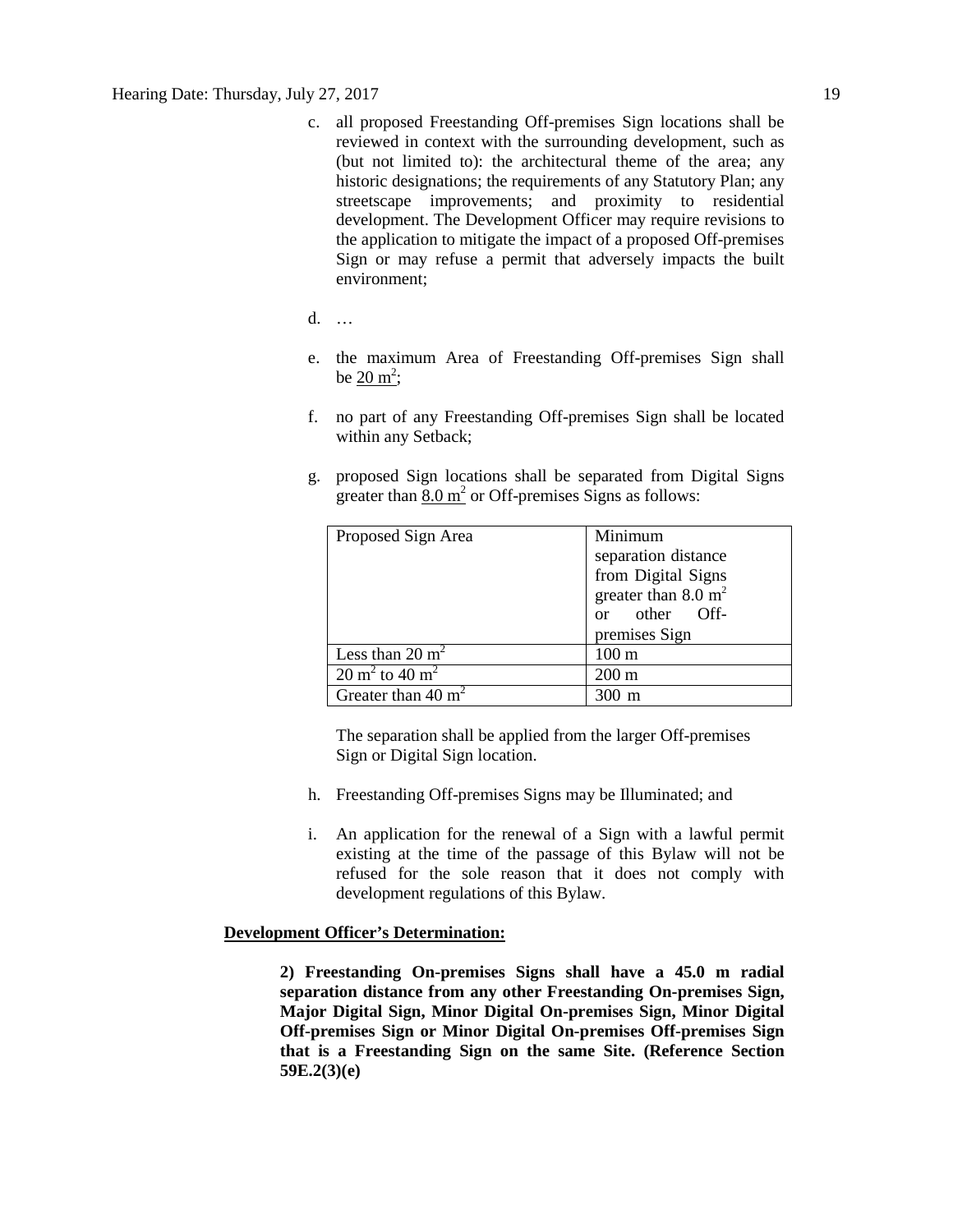### Notice to Applicant/Appellant

Provincial legislation requires that the Subdivision and Development Appeal Board issue its official decision in writing within fifteen days of the conclusion of the hearing. Bylaw No. 11136 requires that a verbal announcement of the Board's decision shall be made at the conclusion of the hearing of an appeal, but the verbal decision is not final nor binding on the Board until the decision has been given in writing in accordance with the *Municipal Government Act*.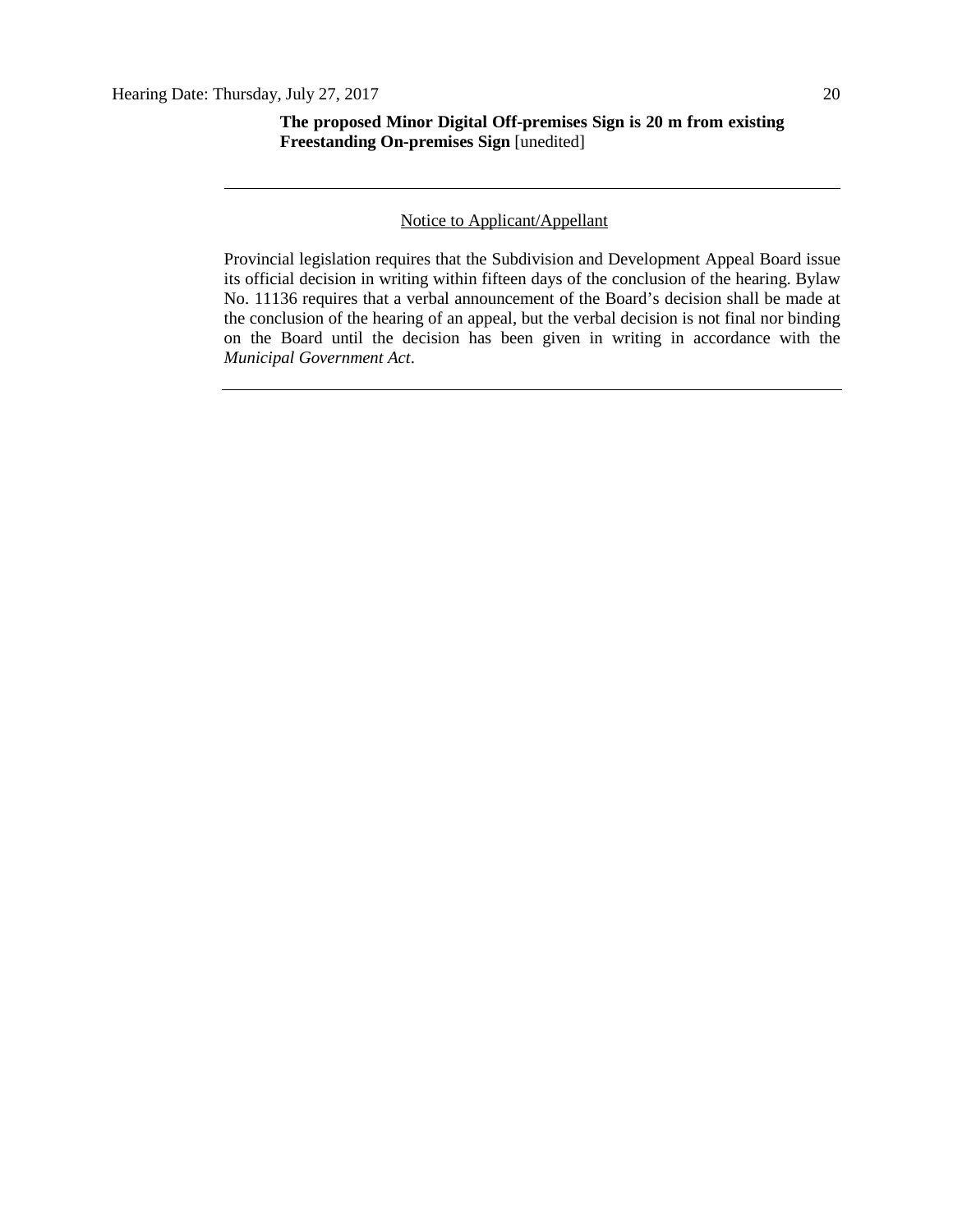| <b>nonfon</b>                                                                                                                                                                                                                                                                                                                                        |                                               | Project Number: 245184483-001<br>Application Date:<br>APR 06, 2017<br>Printed:<br>July 4, 2017 at 9:25 AM |  |  |  |
|------------------------------------------------------------------------------------------------------------------------------------------------------------------------------------------------------------------------------------------------------------------------------------------------------------------------------------------------------|-----------------------------------------------|-----------------------------------------------------------------------------------------------------------|--|--|--|
| <b>Application for</b>                                                                                                                                                                                                                                                                                                                               | 1 of 2<br>Page:                               |                                                                                                           |  |  |  |
|                                                                                                                                                                                                                                                                                                                                                      | <b>Sign Combo Permit</b>                      |                                                                                                           |  |  |  |
| This document is a Development Permit Decision for the development application described below.                                                                                                                                                                                                                                                      |                                               |                                                                                                           |  |  |  |
| Applicant                                                                                                                                                                                                                                                                                                                                            | Property Address(es) and Legal Description(s) |                                                                                                           |  |  |  |
|                                                                                                                                                                                                                                                                                                                                                      | 7026 - 109 STREET NW                          |                                                                                                           |  |  |  |
|                                                                                                                                                                                                                                                                                                                                                      | Plan 5718AE Blk 27 Lot 26                     |                                                                                                           |  |  |  |
|                                                                                                                                                                                                                                                                                                                                                      |                                               |                                                                                                           |  |  |  |
|                                                                                                                                                                                                                                                                                                                                                      |                                               |                                                                                                           |  |  |  |
|                                                                                                                                                                                                                                                                                                                                                      |                                               |                                                                                                           |  |  |  |
| <b>Scope of Application</b>                                                                                                                                                                                                                                                                                                                          |                                               |                                                                                                           |  |  |  |
| To install (1) Freestanding Off-premises Sign                                                                                                                                                                                                                                                                                                        |                                               |                                                                                                           |  |  |  |
| <b>Permit Details</b>                                                                                                                                                                                                                                                                                                                                |                                               |                                                                                                           |  |  |  |
|                                                                                                                                                                                                                                                                                                                                                      |                                               |                                                                                                           |  |  |  |
| ASA Sticker No./Name of Engineer:                                                                                                                                                                                                                                                                                                                    | Class of Permit:                              |                                                                                                           |  |  |  |
| Construction Value: 10000                                                                                                                                                                                                                                                                                                                            | <b>Expiry Date:</b>                           |                                                                                                           |  |  |  |
| Fascia Off-premises Sign: 0                                                                                                                                                                                                                                                                                                                          | Freestanding Off-premises Sign: 1             |                                                                                                           |  |  |  |
| Fascia On-premises Sign: 0                                                                                                                                                                                                                                                                                                                           | Freestanding On-premises Sign: 0              |                                                                                                           |  |  |  |
| Roof Off-premises Sign: 0                                                                                                                                                                                                                                                                                                                            | Projecting Off-premises Sign: 0               |                                                                                                           |  |  |  |
| Roof On-premises Sign: 0                                                                                                                                                                                                                                                                                                                             | Projecting On-premises Sign: 0                |                                                                                                           |  |  |  |
| Minor Digital On-premises Sign: 0                                                                                                                                                                                                                                                                                                                    | Replacement Panel on Existing Sign: 0         |                                                                                                           |  |  |  |
| Minor Digital Off-premises Sign: 0                                                                                                                                                                                                                                                                                                                   | Comprehensive Sign Design: 0                  |                                                                                                           |  |  |  |
| Minor Digital On/Off-premises Sign: 0                                                                                                                                                                                                                                                                                                                | Major Digital Sign: 0                         |                                                                                                           |  |  |  |
| I/We certify that the above noted details are correct.                                                                                                                                                                                                                                                                                               |                                               |                                                                                                           |  |  |  |
| Applicant signature:                                                                                                                                                                                                                                                                                                                                 |                                               |                                                                                                           |  |  |  |
| <b>Development Application Decision</b><br>Refused                                                                                                                                                                                                                                                                                                   |                                               |                                                                                                           |  |  |  |
| <b>Reason for Refusal</b>                                                                                                                                                                                                                                                                                                                            |                                               |                                                                                                           |  |  |  |
| 1) Signage must be of a scale and type that respects the compact, pedestrian-oriented character of the District and related to local<br>businesses. Billboards, roof-top, digital and off-premise signage of any type will not be permitted (Section 3.2.3.5 109 Street<br>Corridor ARP)                                                             |                                               |                                                                                                           |  |  |  |
| Off-premises signage is not permitted in 109 Street Corridor Area Redevelopment Plan. Furthermore, the proposed Sign does not<br>relate to local businesses and does not confirm to the pedestrian oriented character of the district.                                                                                                               |                                               |                                                                                                           |  |  |  |
| 2) Freestanding On-premises Signs shall have a 45.0 m radial separation distance from any other Freestanding On-premises Sign,<br>Major Digital Sign, Minor Digital On-premises Sign, Minor Digital Off-premises Sign or Minor Digital On-premises Off-premises<br>Sign that is a Freestanding Sign on the same Site. (Reference Section 59E.2(3)(e) |                                               |                                                                                                           |  |  |  |
| The proposed Minor Digital Off-premises Sign is 20 m from existing Freestanding On-premises Sign                                                                                                                                                                                                                                                     |                                               |                                                                                                           |  |  |  |
|                                                                                                                                                                                                                                                                                                                                                      |                                               |                                                                                                           |  |  |  |
|                                                                                                                                                                                                                                                                                                                                                      |                                               |                                                                                                           |  |  |  |
|                                                                                                                                                                                                                                                                                                                                                      |                                               |                                                                                                           |  |  |  |
|                                                                                                                                                                                                                                                                                                                                                      |                                               |                                                                                                           |  |  |  |
|                                                                                                                                                                                                                                                                                                                                                      | <b>THIS IS NOT A PERMIT</b>                   |                                                                                                           |  |  |  |
|                                                                                                                                                                                                                                                                                                                                                      |                                               |                                                                                                           |  |  |  |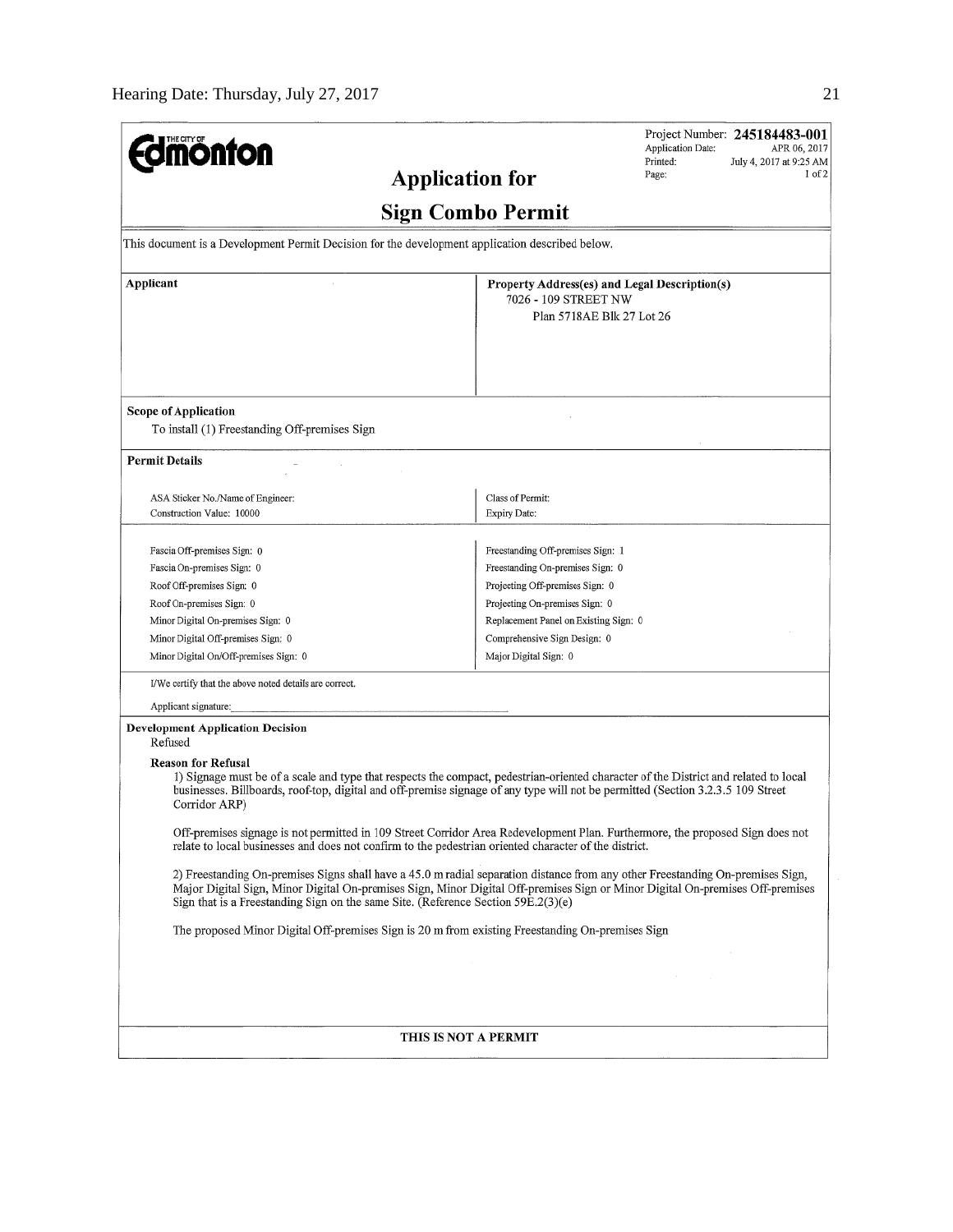| <b>Sign Combo Permit</b><br><b>Rights of Appeal</b><br>The Applicant has the right of appeal within 14 days of receiving notice of the Development Application Decision, as outlined in<br>Chapter 24, Section 683 through 689 of the Municipal Government Amendment Act.<br>Development Authority: AHUJA, SACHIN<br>Signature:<br>Issue Date: Jun 22, 2017<br>Fees<br>Date Paid<br><b>Amount Paid</b><br>Receipt#<br><b>Fee Amount</b><br>04087189<br>May 01, 2017<br>\$272.00<br>Sign Development Application Fee<br>\$272.00<br>\$0.00<br>Total GST Amount:<br>Totals for Permit:<br>\$272.00<br>\$272.00<br>THIS IS NOT A PERMIT | <b>monton</b> |  | <b>Application for</b> |  | Application Date:<br>Printed:<br>Page: | Project Number: 245184483-001<br>APR 06, 2017<br>July 4, 2017 at 9:25 AM<br>2 of 2 |  |  |
|--------------------------------------------------------------------------------------------------------------------------------------------------------------------------------------------------------------------------------------------------------------------------------------------------------------------------------------------------------------------------------------------------------------------------------------------------------------------------------------------------------------------------------------------------------------------------------------------------------------------------------------|---------------|--|------------------------|--|----------------------------------------|------------------------------------------------------------------------------------|--|--|
|                                                                                                                                                                                                                                                                                                                                                                                                                                                                                                                                                                                                                                      |               |  |                        |  |                                        |                                                                                    |  |  |
|                                                                                                                                                                                                                                                                                                                                                                                                                                                                                                                                                                                                                                      |               |  |                        |  |                                        |                                                                                    |  |  |
|                                                                                                                                                                                                                                                                                                                                                                                                                                                                                                                                                                                                                                      |               |  |                        |  |                                        |                                                                                    |  |  |
|                                                                                                                                                                                                                                                                                                                                                                                                                                                                                                                                                                                                                                      |               |  |                        |  |                                        |                                                                                    |  |  |
|                                                                                                                                                                                                                                                                                                                                                                                                                                                                                                                                                                                                                                      |               |  |                        |  |                                        |                                                                                    |  |  |
|                                                                                                                                                                                                                                                                                                                                                                                                                                                                                                                                                                                                                                      |               |  |                        |  |                                        |                                                                                    |  |  |
|                                                                                                                                                                                                                                                                                                                                                                                                                                                                                                                                                                                                                                      |               |  |                        |  |                                        |                                                                                    |  |  |
|                                                                                                                                                                                                                                                                                                                                                                                                                                                                                                                                                                                                                                      |               |  |                        |  |                                        |                                                                                    |  |  |
|                                                                                                                                                                                                                                                                                                                                                                                                                                                                                                                                                                                                                                      |               |  |                        |  |                                        |                                                                                    |  |  |
|                                                                                                                                                                                                                                                                                                                                                                                                                                                                                                                                                                                                                                      |               |  |                        |  |                                        |                                                                                    |  |  |
|                                                                                                                                                                                                                                                                                                                                                                                                                                                                                                                                                                                                                                      |               |  |                        |  |                                        |                                                                                    |  |  |
|                                                                                                                                                                                                                                                                                                                                                                                                                                                                                                                                                                                                                                      |               |  |                        |  |                                        |                                                                                    |  |  |
|                                                                                                                                                                                                                                                                                                                                                                                                                                                                                                                                                                                                                                      |               |  |                        |  |                                        |                                                                                    |  |  |
|                                                                                                                                                                                                                                                                                                                                                                                                                                                                                                                                                                                                                                      |               |  |                        |  |                                        |                                                                                    |  |  |